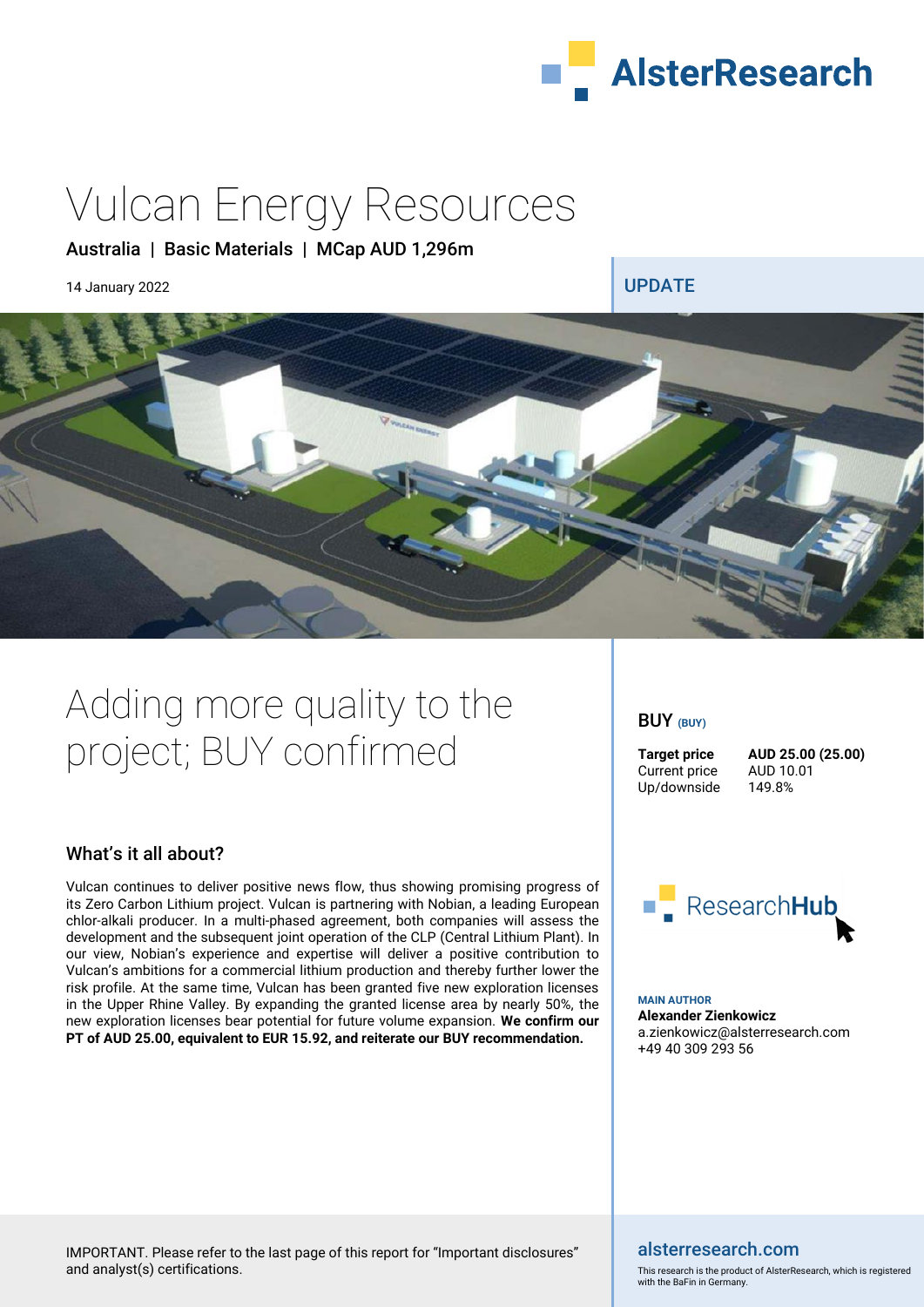

# Vulcan Energy Resources

### Australia | Basic Materials | MCap AUD 1,296m | EV AUD 964m

| BUY (BUY) | <b>Target price</b> | AUD 25.00 (25.00) | <b>MAIN AUTHOR</b>              |
|-----------|---------------------|-------------------|---------------------------------|
|           | Current price       | AUD 10.01         | Alexander Zienkowicz            |
|           | Up/downside         | 149.8%            | a.zienkowicz@alsterresearch.com |
|           |                     |                   | +49 40 309 293 56               |

### Adding more quality to the project; BUY confirmed

Operating geothermal plant in Insheim: Since January 1st, 2022, Vulcan took over the operations of the geothermal plant in Insheim, Germany. **Vulcan is now producing renewable power for approximately 8,000 households**. In addition, Vulcan has executed a 20-year brine offtake agreement for the operational geothermal plant at Landau. At the Landau site, Vulcan will set-up its demonstration lithium extraction plant (start-up in Q2/2022).

MOU and term sheet for the development of the Central Lithium Plant (CLP): Vulcan sets off, where 2021 ended and continues to deliver **positive newsflow**, showing progress in its Zero Carbon Lithium project. Vulcan has **signed an MOU and a term sheet with Nobian, a European leader in the production of essential chemicals**, especially high-purity salt and chlor-alkali. Nobian serves industries ranging from construction and cleaning to pharmaceuticals and water treatment. As one of the four largest chlor-alkali producers in Europe, Nobian has extensive electrolysis operational experience, which perfectly fits the electrolysis processes, Vulcan intends to implement. In a multi-phased agreement, Vulcan and Nobian will assess the feasibility of a joint project for the development, construction and operation of the CLP. In the second phase, it is planned to build and operate Vulcan's electrolysis demonstration plant at Nobian's existing site at Höchst (near Frankfurt), where Vulcan already secured a plot to build its CLP. Phase 3 includes the actual development and joint operation of the CLP. Also, there is a possibility for an offtake agreement for by-products of Vulcan's CLP, which will be chlorine and hydrogen. Both can be transported via an existing pipe network. In our view, **by teaming up with Nobian Vulcan's lithium project continues to gain ground**. Overall, Vulcan's ambitions for a commercial scale should benefit from Nobian's experience and expertise. *– continued –* 

| <b>Vulcan Energy</b><br><b>Resources in AUDm</b> | 2020      | 2021         | 2022E     | 2023E    | 2024E     | 2025E   |
|--------------------------------------------------|-----------|--------------|-----------|----------|-----------|---------|
| Sales                                            | 0         | $\mathbf{0}$ | 5         | 9        | 18        | 183     |
| <b>Growth yoy</b>                                | na        | na           | na        | na       | 87.2%     | 932.9%  |
| <b>EBITDA</b>                                    | -3        | $-11$        | $-14$     | $-14$    | $-11$     | 130     |
| EBIT                                             | -4        | $-11$        | $-14$     | $-14$    | $-14$     | 100     |
| Net profit                                       | -4        | $-11$        | $-10$     | $-31$    | -45       | 35      |
| Net debt (net cash)                              | -6        | $-114$       | $-332$    | -434     | 203       | 701     |
| Net debt/EBITDA                                  | 1.9x      | 10.9x        | 23.5x     | 31.0x    | $-18.8x$  | 5.4x    |
| <b>EPS</b> recurring                             | $-0.07$   | $-0.12$      | $-0.07$   | $-0.22$  | $-0.28$   | 0.21    |
| <b>DPS</b>                                       | 0.00      | 0.00         | 0.00      | 0.00     | 0.00      | 0.00    |
| Dividend yield                                   | 0.0%      | 0.0%         | 0.0%      | 0.0%     | 0.0%      | 0.0%    |
| Gross profit margin                              | na        | na           | na        | na       | 41.3%     | 66.6%   |
| <b>EBITDA</b> margin                             | na        | na           | na        | na       | $-60.8%$  | 70.9%   |
| <b>EBIT</b> margin                               | na        | na           | na        | na       | $-77.0%$  | 54.6%   |
| <b>ROCE</b>                                      | $-40.5%$  | $-8.4%$      | $-3.9%$   | $-0.9%$  | $-0.5%$   | 4.0%    |
| EV/EBITDA                                        | $-389.3x$ | $-112.5x$    | $-68.3x$  | $-61.5x$ | $-138.9x$ | 15.4x   |
| EV/EBIT                                          | $-358.4x$ | $-108.8x$    | $-68.0x$  | $-60.4x$ | $-109.7x$ | 20.0x   |
| <b>PER</b>                                       | $-135.9x$ | $-81.2x$     | $-135.4x$ | -46.5x   | $-35.9x$  | 48.4x   |
| FCF yield                                        | $-0.3%$   | $-0.4%$      | $-0.8%$   | $-1.9%$  | $-3.0%$   | $-1.3%$ |

Source: Company data, AlsterResearch; Fiscal year end: 30. June



Source: Company data, AlsterResearch

| High/low 52 weeks       | 16.65 / 05.18 |
|-------------------------|---------------|
| <b>Price/Book Ratio</b> | 3.5x          |
| Ticker / Symbols        |               |
| <b>ISIN</b>             | AU0000066086  |
| <b>WKN</b>              | A2PV3A        |
| Bloomberg               | VUL:AU        |

#### **Changes in estimates**

|      |     | <b>Sales</b> | <b>EBIT</b> | <b>EPS</b> |
|------|-----|--------------|-------------|------------|
| 2022 | old | 00.0         | 00.0        | 00.0       |
|      | Δ   | na           | na          | na         |
| 2023 | old | 00.0         | 00.0        | 00.0       |
|      |     | na           | na          | na         |
| 2024 | old | 00.0         | 00.0        | $-00.0$    |
|      |     | na           | na          | na         |

#### **Key share data**

| Number of shares: (in m pcs)            | 129.48 |
|-----------------------------------------|--------|
| Book value per share: (in AUD)          | 2.82   |
| $\emptyset$ trading volume: (12 months) | 40.000 |
|                                         |        |

#### **Major shareholders**

| F. Wedin                 | 12.5% |
|--------------------------|-------|
| HPPL Group (G. Rinehart) | 5.6%  |
| G. Rezos                 | 5.8%  |
| <b>Free Float</b>        | 76.1% |

#### **Company description**

The Australian lithium chemicals & renewable energy company Vulcan Energy Resources Ltd. has been developing a project in the Upper Rhine Valley in Germany that combines the use of thermal water as an energy source (hydrogeothermal energy) with the extraction of the lithium contained in the geothermal brine without polluting the environment with emissions, waste material or toxic substances. With a  $CO<sub>2</sub>$  footprint of "zero", the project is predestined to mark the beginning of the decarbonization of the battery industry.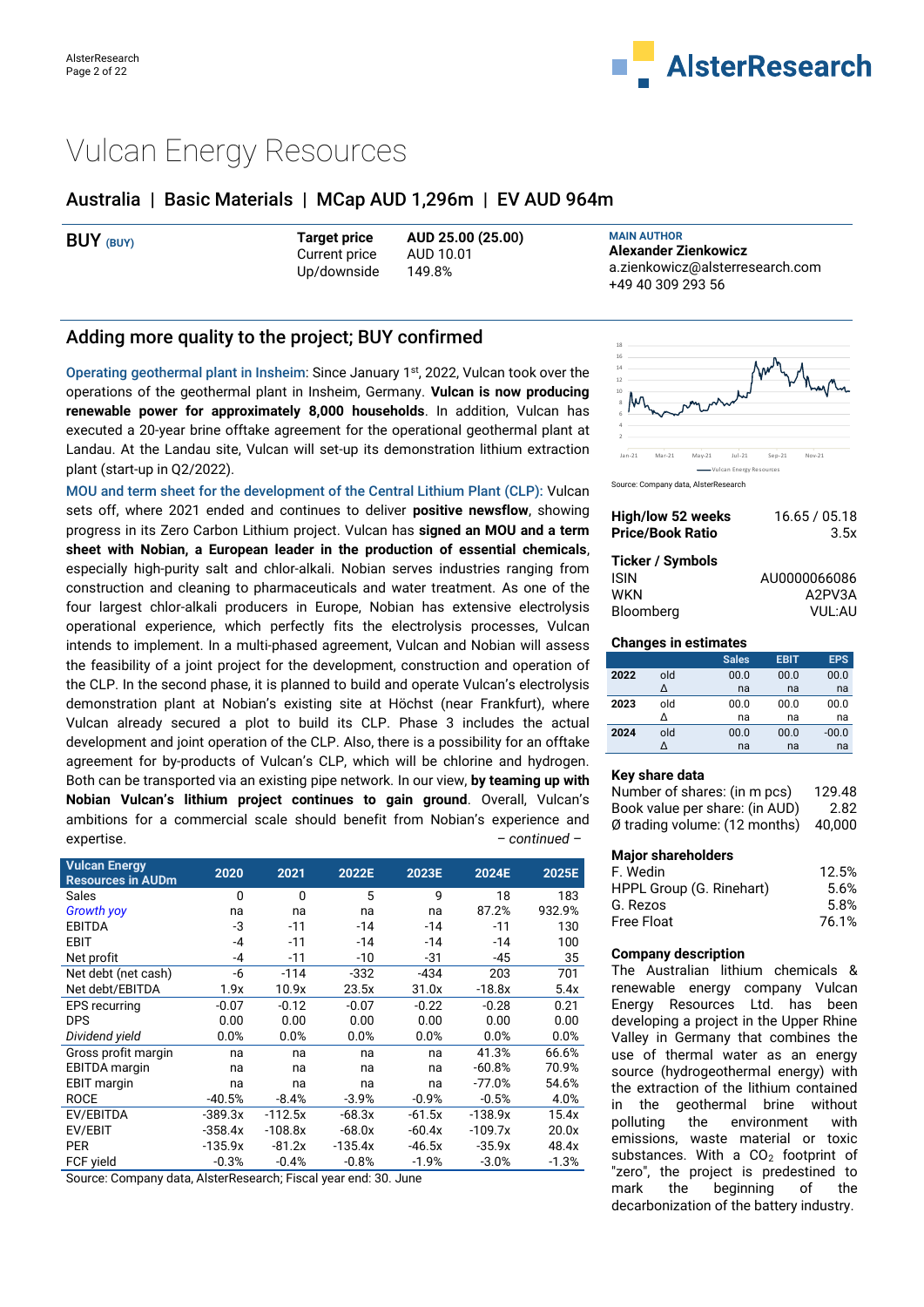

New licenses in Upper Rhine Valley granted: Vulcan has been granted five new exploration licenses in Rhineland-Pfalz, Hessen and Baden-Württemberg. The licenses cover 325km² of area which is considered by Vulcan to be prospective for deep geothermal and lithium brine and increases Vulcan's granted license area by nearly 50% to over 1,000km².



#### Source: Company data

Conclusion: By partnering with Nobian, Vulcan adds further quality into its Zero Carbon Lithium project. Nobian's experience and expertise will contribute to lower the risk profile. Given the offtake agreements for Vulcan's lithium production, the company is fully booked for the first 5-6 years. On this background, the new exploration licenses bear potential for future volume expansion. **We confirm our PT of AUD 25.00, equivalent to EUR 15.92, and reiterate our BUY recommendation.**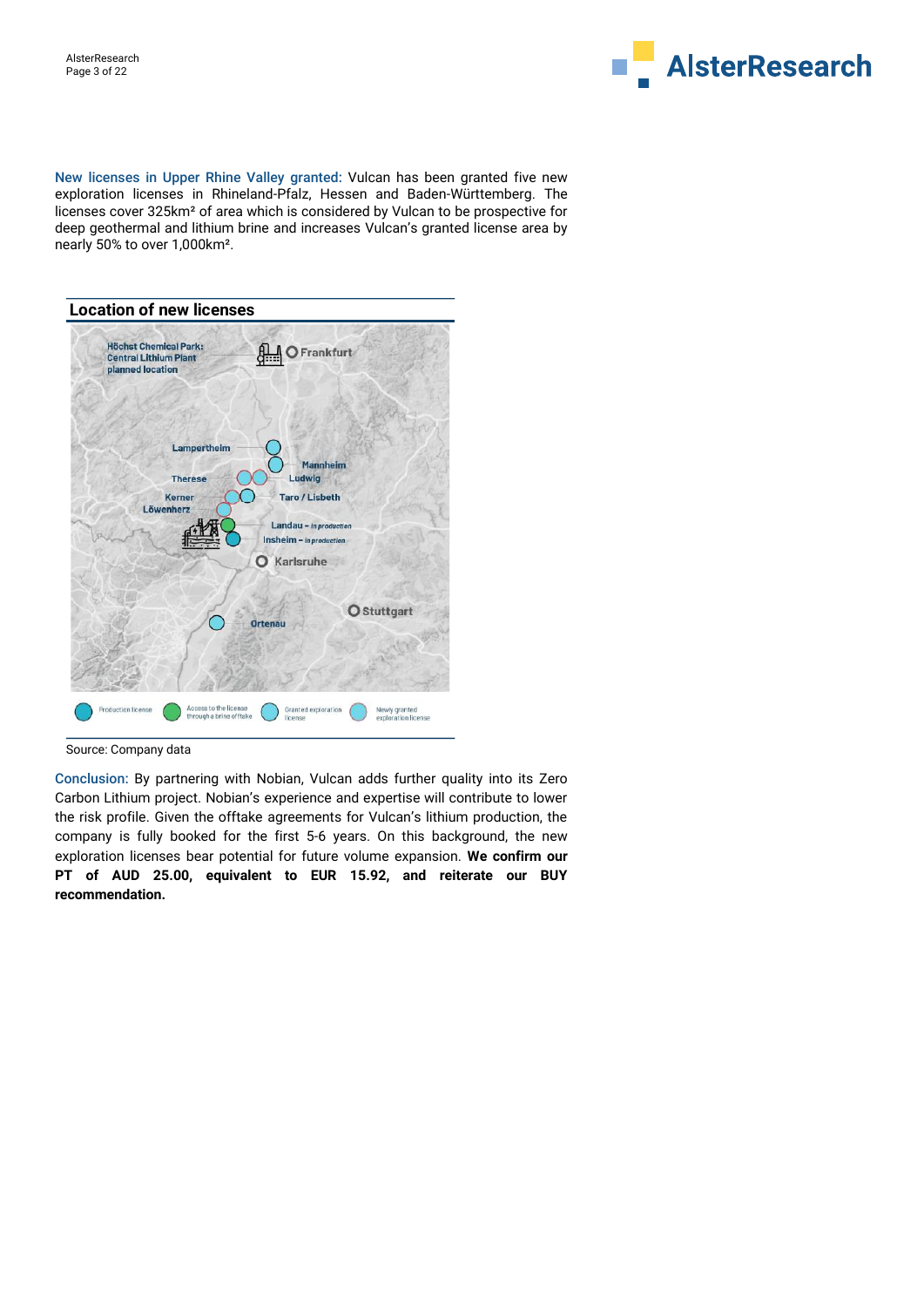

# Investment case in six charts

#### Germany: Electric Vehicles (EV) & Battery Electric Vehicles



Source: Kraftfahrtbundesam

#### World market: Structure of Li supply



Source: Albemarle (graphic Dec 2019, reconfirmed Sep 2021), Note on VUL/Vulcan Energy Resources: SRH AlsterResearch

### Europe: Lithium-ion battery cell factories



### World market: Lithium demand



Source: Austral. Gov. (Resources and Energy Quarterly Sep 18 to Sep 21), Albemarle (graphic Sep 2021), Data<br>processing: SRH AlsterResearch

#### **Environmental Footprint**



Source: Vulcan Energy Resources

#### **Pricing performance Lithium**



Source: Fraunhofer ISI (Jan 2020)

-<br>Source: Deutsche Rohstoffagentur (Preismonitor, data LC prices), Data processing LiOH prices: SRH AlsterResearch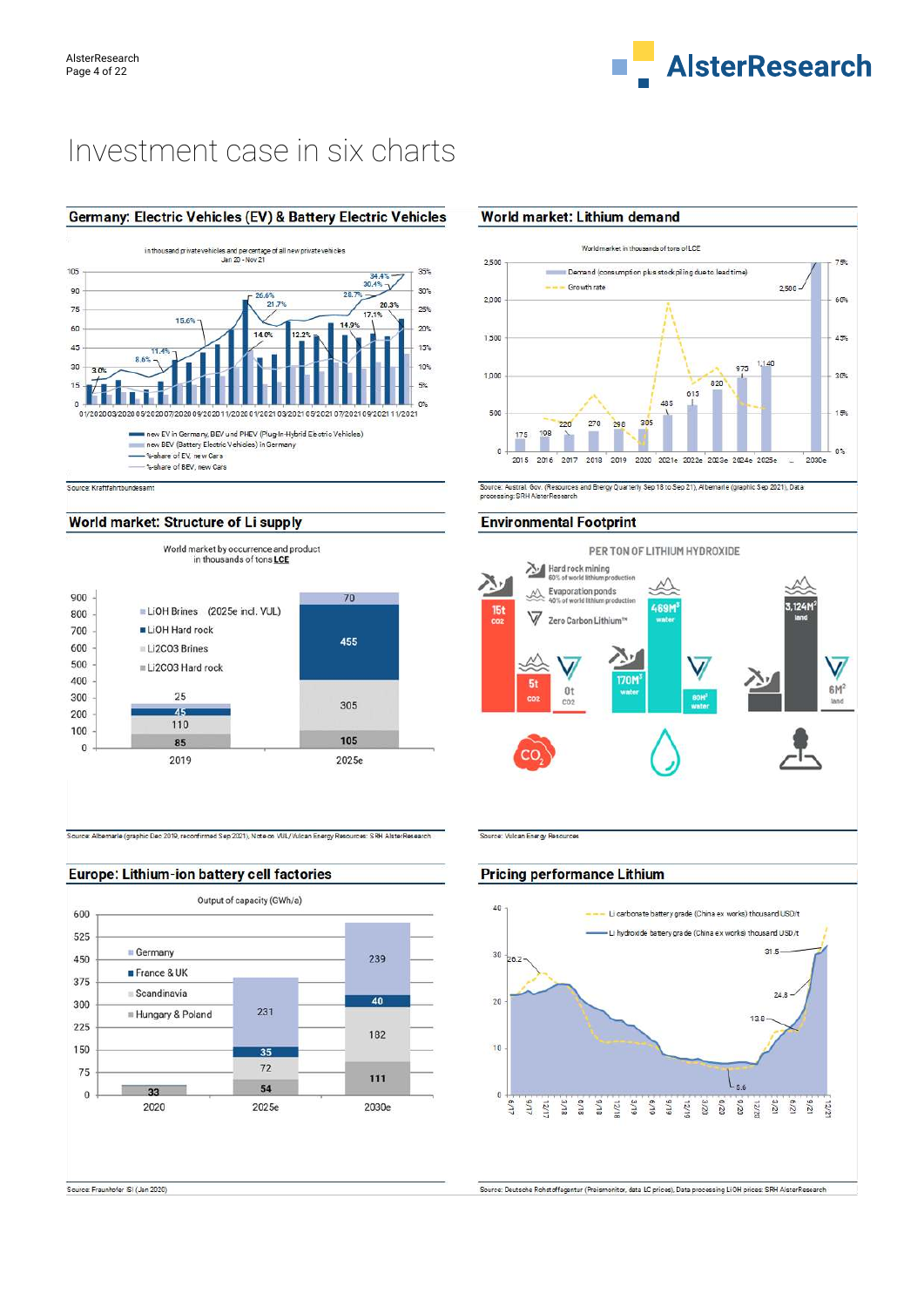

# Company background

#### **Product**

Battery grade lithium hydroxide from brine sources in Germany  $-$  the Australian exploration company has been on target for becoming a leading supplier of a material that is central to the electrification strategies of the automotive industry. And by operating its geothermal plant in Insheim, Vulcan will already have become a renewable energy producer, following the formal takeover on 1 January 2022.

Vulcan's Zero Carbon Lithium<sup>TM</sup> Project - it rather is a portfolio of projects than one single – combines operations of extraction in the lithium-rich geothermal brine of the Upper Rhine Valley, of upgrading lithium to a high purity hydroxide (LiOH) as well as the production of hydrogeothermal energy (renewable electricity). Thermal water will be used as energy source, and thus the extraction of lithium contained in the brine will run without polluting the environment with emissions, waste material or toxic substances. With a  $CO<sub>2</sub>$  footprint of "zero", the project is predestined to mark the beginning of the decarbonization of the battery industry.

In Vulcan's project areas, a staged development will implement a process technology proven effective for more than 20 years in industrial lithium carbonate production, which is known as Direct Lithium Extraction (DLE). Vulcan's first DLE pilot plant has been operating since April 2021 at the geothermal plant in Landau, using live geothermal brine from existing wells. Vulcan is partnering with DuPont Water Solutions to assist Vulcan with input and brine chemistry test work during the project's Definitive Feasibility Study (DFS).

Estimated resources of Vulcan's Upper Rhine Valley Project have reached a total of approx. 15.85 million t LCE in JORC-compliant terms (Inferred and Indicated Mineral Resource, probable Mineral Reserve: 1.12 million t LCE). A portion of 3.62 million t LCE has been classified as Indicated status. This puts Vulcan at the top of the rankings for the peer group of exploration projects in Europe – which are, with the exception of Cornish Lithium in Cornwall, all based on hard rock deposits.

|                                                                                           |                         | Insheim<br>indicated  | <b>Taro</b><br>indicated | <b>Taro</b><br>inferred | Ortenau<br>indicated    | <b>Ortenau</b><br><b>inferred</b> | <b>Upper Rhine Valley</b><br>indicated + inferred |
|-------------------------------------------------------------------------------------------|-------------------------|-----------------------|--------------------------|-------------------------|-------------------------|-----------------------------------|---------------------------------------------------|
| <b>Total Volume of Brine Aquifer</b><br><b>Average Porositiv</b><br>Average concentration | km <sup>3</sup><br>mq/l | 8,322<br>9.000<br>181 | 8.419<br>10.227<br>181   | 15.924<br>9.400<br>181  | 17.001<br>12.600<br>181 | 117.974<br>9.500<br>181           |                                                   |
| total elemental Li<br>total elemental Li                                                  | mg<br>kt                | 13,556,538<br>136     | 15,584,136<br>156        | 27,092,171<br>271       | 38.772.481<br>388       | 202,856,293<br>2,029              |                                                   |
| Lithium carbonate - LCE<br>thereof indicated<br>inferred                                  | kt<br>kt<br>kt          | 722<br>722            | 830<br>830               | 1,442<br>1,442          | 2.064<br>2.064          | 10,798<br>10,798                  | 15,855<br>3,615<br>12,240                         |
| Lithium hydroxide<br>Lithiumoxid                                                          | kt<br>kt                | 820<br>292            | 942<br>336               | 1.638<br>583            | 2.344<br>835            | 12.264<br>4,367                   | 18.007<br>6,413                                   |

### **Upper Rhine Valley resource estimate**

Sources: Vulcan Energy Resources, SRH AlsterResearch



Picture: Geothermal power plant in Insheim, Upper Rhine Valley, Germany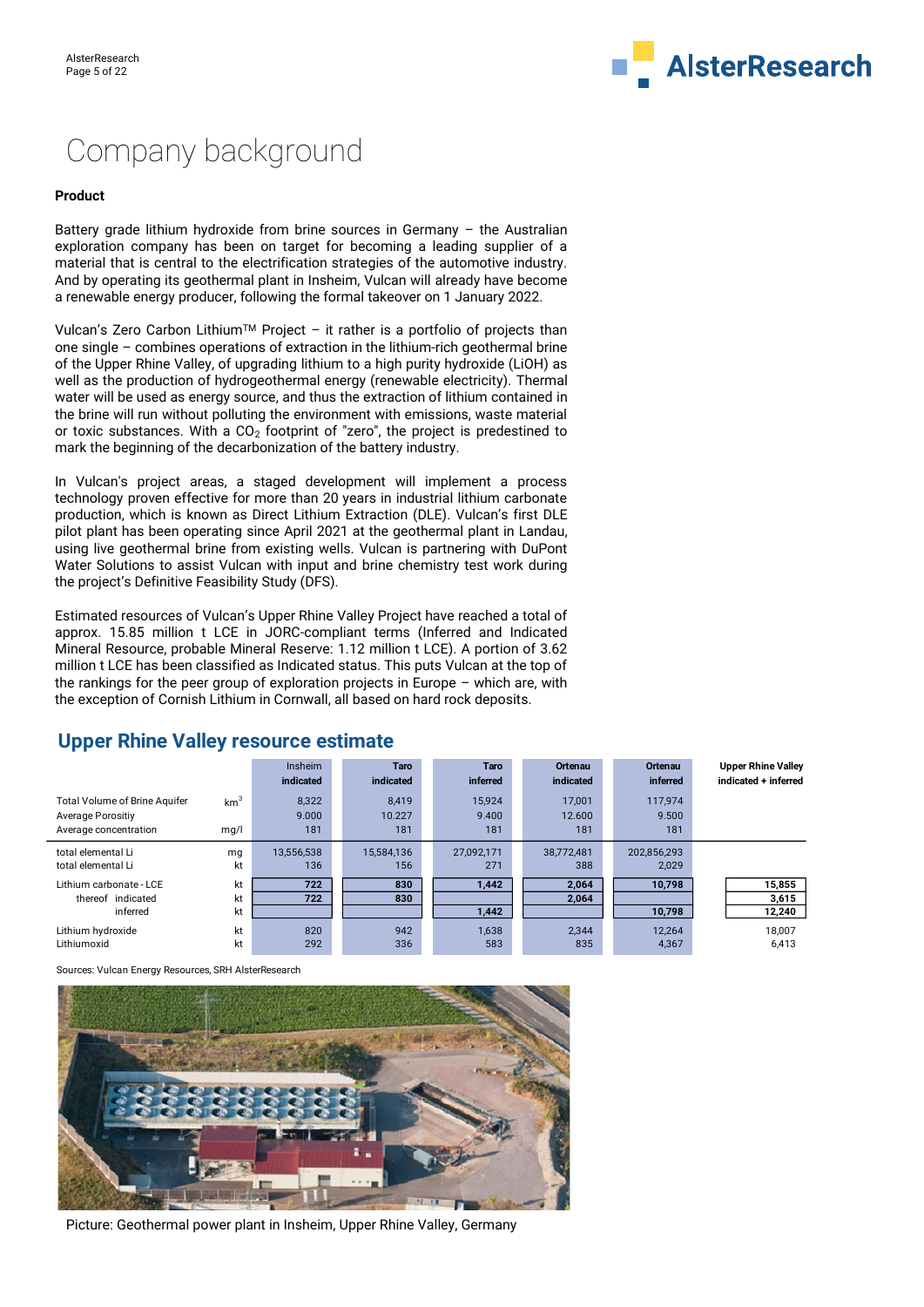

Lithium-ion batteries are classified based on the composition of the cathode and anode material used. Nickel-cobalt-manganese cathodes, in short: NMC cathodes, currently determine the market momentum. Within this group, low-cost nickel that is readily available in good quantities (here: "N") is replacing manganese (here: "M") and cobalt (here: "C") to a large extent Whereas the ratio of the first NMC generation was 1:1:1 (NMC 111), the new NMC 622 cathode generation is currently proving increasingly popular. Technically, this requires the use of lithium hydroxide (LiOH) instead of lithium carbonate (Li<sub>2</sub>CO<sub>3</sub>), insofar as cathode synthesis using lithium carbonate requires high temperatures, which in turn are incompatible with a nickel content of 60% and above (vs. 40% cobalt and manganese). Furthermore, the energy density (or specific energy, energy per mass) of lithium hydroxide exceeds that of lithium carbonate. According to Albemarle's estimate, LiOH production from hard rock deposits will have increased tenfold by 2025 and will account for 80% of lithium production from hard rock deposits (2019: 35%). LiOH production from brine is forecast to treble, meaning that its share of lithium production from brine will remain at 20%.

Due to the Pre-Feasibility Study (PFS), Vulcan's project reaches unparalleled dimension with an envisaged annual LiOH-production target of 39.4 thousand t (34.7 thousand t LCE p.a.).

|                                 |         | Taro North (B1) | Taro South (B2) | Ortenau (C1) | Ortenau (C2, C3) | Taro & Ortenau |
|---------------------------------|---------|-----------------|-----------------|--------------|------------------|----------------|
| number of wells (doublets)      |         | 3               | 2               | 3            | 6                | 14             |
| Flow rate per well              | $m^3/a$ | 3,153,600       | 3,784,320       | 3,153,600    | 3,153,600        |                |
|                                 | I/d     | 8,640,000       | 10,368,000      | 8,640,000    | 8,640,000        |                |
| Approach: 8,760 h/anno          | 1/h     | 360,000         | 432,000         | 360,000      | 360,000          |                |
|                                 | 1/s     | 100.000         | 120.000         | 100.000      | 100.000          |                |
| average concentration           | mg/l    | 181             | 181             | 181          | 181              |                |
| Day factor (7,842 h of 8,760 h) |         | 0.90            | 0.90            | 0.90         | 0.90             |                |
| DLE plant recovery              |         | 0.90            | 0.90            | 0.90         | 0.90             |                |
| Lithium refinery plant recovery |         | 0.99            | 0.99            | 0.99         | 0.99             |                |
| Share VUL                       | mg/l    | 100%            | 100%            | 100%         | 100%             |                |
| Li/s                            | mg      | 43,126          | 34,501          | 43,126       | 86,253           |                |
| Li/h                            | kg      | 155.25          | 124.20          | 155.25       | 310.51           |                |
| Li/d                            | kg      | 3,726           | 2.981           | 3,726        | 7.452            |                |
| Li/a                            | kg      | 1,360,031       | 1,088,025       | 1,360,031    | 2,720,063        |                |
| Li/a                            |         | 1,360           | 1,088           | 1,360        | 2,720            | 6,528          |
| Lithium carbonate LCE/a         |         | 7,239           | 5,791           | 7,239        | 14,478           | 34,748         |
| Lithium hydroxide/a             |         | 8,222           | 6,578           | 8,222        | 16,444           | 39,466         |

## **Volume yield estimate Upper Rhine Valley (Taro, Ortenau)**

Source: SRH AlsterResearch

#### Simplified image of Zero Carbon Lithium™ Process

- Hot brine extracted from the ground and generates steam that powers turbines and produces renewable electricity Standard geothermal
- production wells successfully implemented for decades on salars
- Brine flow is diverted, and lithium is extracted from the solution with a Direct Lithium Extraction (DLE) process. Commercially used for decades
- Lithium chloride sent to lithium 3) refining plant which will be converted LiCl to battery quality LiOH
- Water is recycled, no toxic wastes, no gases are emitted, heat and power from renewable resources, no fossil fuels are burnt

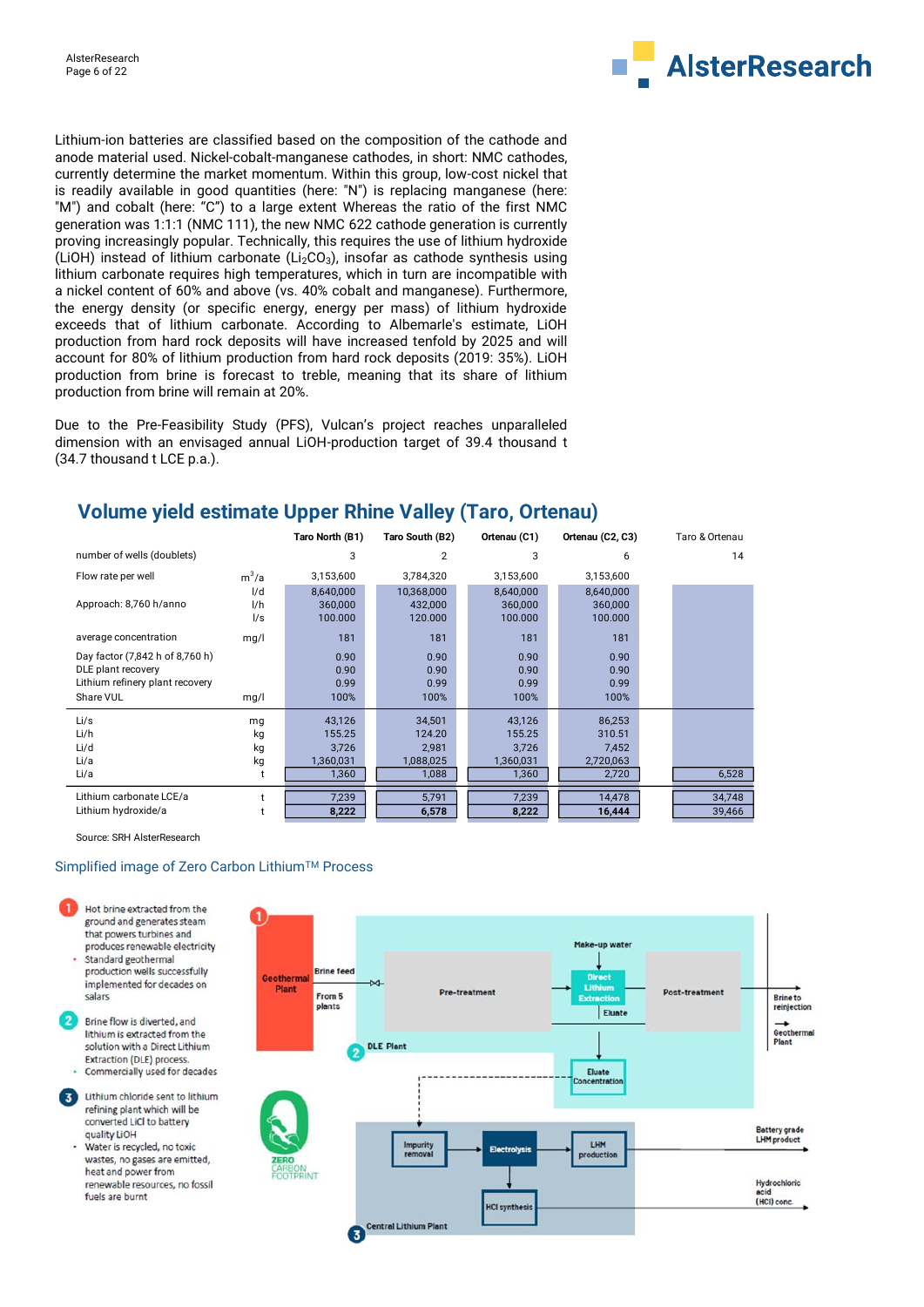

#### **Growth**

Advancement of the Zero Carbon Lithium™ Project is not dependent on securing further external funds before the stage is set for the final investment decision (FID), a juncture by which risk related discounts will have eased significantly. Even more, ample size of institutional funds (cash position end of September 2021: EUR 187.2m, then AUD 300.1m) gives leeway with which the management is able to act opportunistically, also to attract the ambitious and competent professionals the project will need, and thus to accelerate the process further.

Vulcan has grown through acquisitions of German geothermal consultancy and engineering businesses and has an unparalleled surface and sub-surface geothermal development team in house to execute deep geothermal projects. Consultancy company GeoT (GeoThermal Engineering), Karlsruhe, has been established and led to a world-leading consultancy for deep geothermal energy projects by Dr Kreuter. Its 12 team members form the core of Vulcan's energy business development team, together with 25 members of gec-co. Geothermal surface company gec-co (Global Engineering Consulting-Company), with technical teams in Augsburg, Bremen and Karlsruhe, has been focused on surface installations and drilling for electricity and heating plant projects in the deep thermal energy sector, involving profound experience in mechanical engineering (energy, environmental, process technology). gec-co supports investors, local authorities and clients throughout permitting, construction and operating phase.

While Dr Horst Kreuter coordinates public affairs and public relations of the Zero Carbon LithiumTM project, Thorsten Weimann, founder and managing director of gec-co, has become Chief Operating Officer of Vulcan in Germany, responsible for the combined geothermal energy and lithium operations.

Vulcan's in-house team for the development of lithium operations, comprising DLE (Direct Lithium Extraction) as well as the conversion of lithium chloride to lithium hydroxide in the Central Lithium Plant, currently consists of 8 world-leading experts of lithium chemistry and chemical engineering.

Besides counting on its in-house expertise, Vulcan is collaborating with DuPont Water Solutions to test DLE solutions similar to those commercially mature products which are already used in lithium industry. DuPont has several DLE products and assists Vulcan with input and test work during Vulcan's Zero Carbon LithiumTM project DFS. Implemented by a team of its engineers, DuPont has granted access to equipment and material (e.g. resin) at Vulcan's first pilot plant. This input is made available at no cost to Vulcan provided the parties enter into a supply agreement for DLE products following the completion of the DFS.

#### **Customers**

Major automotive producing countries have to ramp up battery cell factory capacity within the coming years. The battery comprises as much as 30% to 40% of the vehicle cost. Ensuring that the demand for lithium-ion accumulators for the automotive industry is covered is a matter that has been assigned a high level of priority throughout Europe. Industrial policy ambitions are therefore aimed at establishing a consistently European supply chain. In Germany alone, there are plans to make investments running into the billions in factory complexes for battery cell production. In addition, industrial policy initiatives include the mining of the raw material lithium – which never occurs as a pure element in nature due to its high reactivity – and the processing of the ores/brines.

The need for electric drive systems to have a tolerable carbon footprint in the production phase, too, is a key aspect, and one that has the very highest priority. The supply security argument is also a top priority. For industrial and security policy reasons, Europe has to manage to break away from its current 100% reliance on raw material supplies from South America or Asia.

The Fraunhofer-Gesellschaft estimates European battery cell production to reach a capacity of 396 GWh/a by 2025 and of 576 GWh by 2030 (publication January 2020). Even higher capacity growth is expected by Ultima Media (part of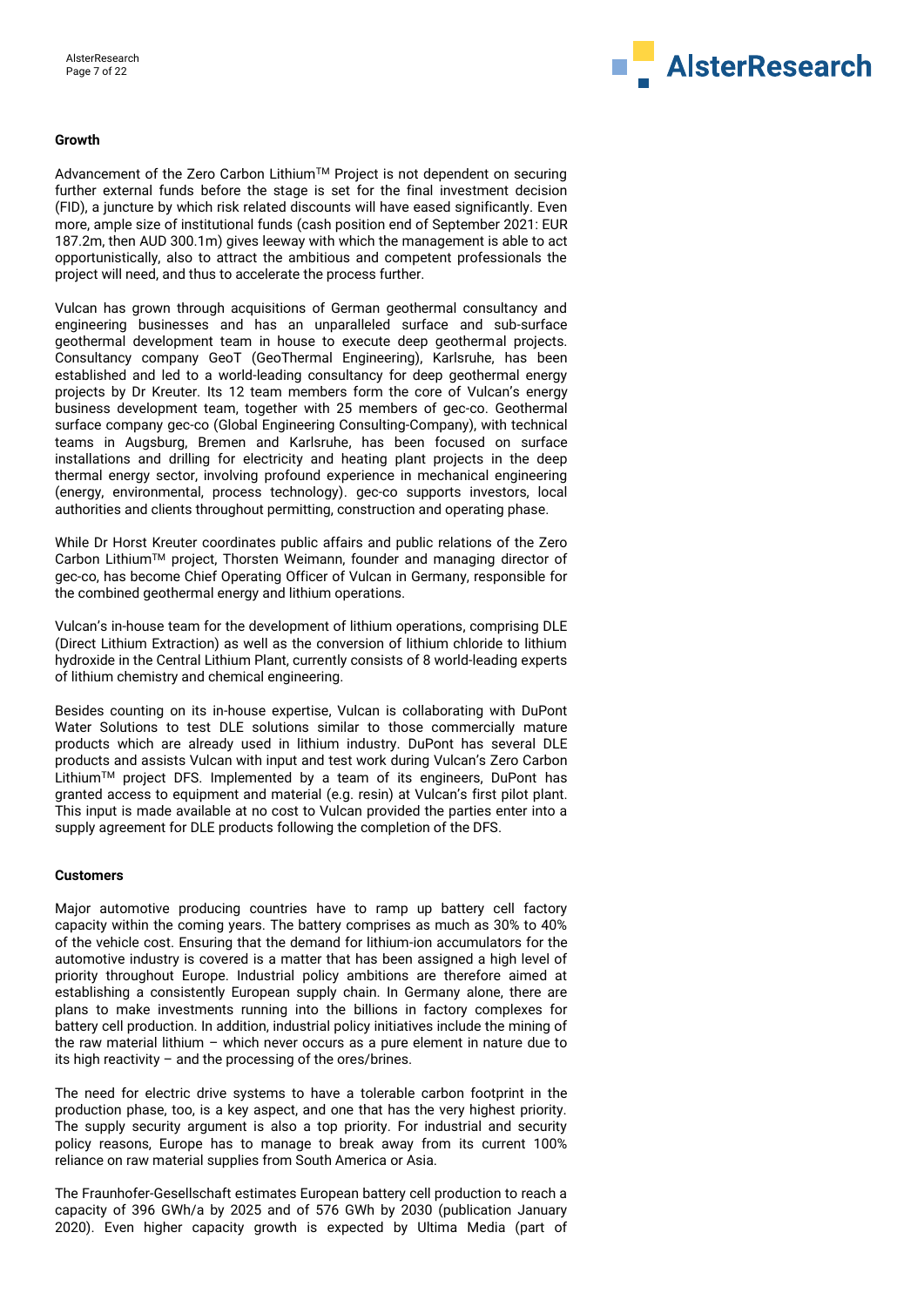

Süddeutscher Verlag, publication March 2021). Ultima Media predicts that Europe will more than double its plant capacity share from 13% in 2020 to 33% by 2030 and reach a capacity of 950 GWh/a, while capacity in Asia is expected to rise to 1,620 GWh/a (projected share of capacity worldwide: 57%).

In July 2021, LG Energy Solution secured annual supplies of up to 10 thousand t LiOH from Vulcan. LG Energy Solution is the largest producer of lithium-ion batteries for electric vehicles in the world and supplies its products to top global OEMs. The strategic partnership of Renault Group and Vulcan, announced in August and originally aiming at a volume of up to 17 thousand t LiOH annually, has eventually led to a binding offtake agreement to purchase 32 thousand t within six years (2026 to 2032). Due to the announcement in October 2021, Umicore is to purchase up to 42 thousand t over the five-year duration of the agreement (start of commercial delivery set for 2025)., With Stellantis, Vulcan has signed potentially the largest offtake agreement (November 2021). A minimum of 81 thousand t and a maximum of 99 thousand t of battery grade LiOH is to be allotted within five years, starting in 2026. Another highlight of Vulcan's customer acquisition process, if not its keystone, is the binding agreement with Volkswagen, signed in December 2021, for up to 42 thousand t LiOH over five years from 2026.

## **Offtake Agreements**

|            |                           |                           |       |        |        |       | min    | max    | midpoint |  |
|------------|---------------------------|---------------------------|-------|--------|--------|-------|--------|--------|----------|--|
| date       |                           |                           | start | min    | max    | term  | annual | annual | annual   |  |
|            |                           |                           |       | t LiOH | t LiOH | years | t LiOH | t LiOH | t LiOH   |  |
| 2021-10-18 | Umicore                   | binding offtake agreement | 2025  | 28,000 | 42.000 | 5     | 5.600  | 8.400  | 7,000    |  |
| 2021-11-22 | Renault Group             | binding offtake agreement | 2026  | 26,000 | 32,000 | 6     | 4,333  | 5,333  | 4,833    |  |
| 2021-11-29 | <b>Stellantis</b>         | binding offtake agreement | 2026  | 81.000 | 99.000 | 5     | 16.200 | 19.800 | 18.000   |  |
| 2021-12-08 | Volkswagen                | binding offtake agreement | 2026  | 34,000 | 42.000 | 5     | 6.800  | 8.400  | 7,600    |  |
|            |                           |                           |       |        |        |       | 32.933 | 41.933 | 37,433   |  |
| 2021-07-19 | <b>LG Energy Solution</b> | term sheet                |       |        |        |       | 5.000  | 10.000 | 10.000   |  |

production target (calculation: AlsterResearch) 39,466

Sources: Vulcan Energy Resources, SRH AlsterResearch

#### **Competition**

Particularly in the south-west of Australia, the mineral spodumene (LiAlSi<sub>2</sub>O<sub>6</sub>) is mined from hard rock deposits in the region's pegmatite fields (pegmatites belong to the group of magmatic dyke rocks). The majority of the quantities extracted are shipped as concentrate for processing to China, where they cover 75% of the country's lithium requirements; only China has the infrastructure required to break large quantities of concentrate down using metallurgical processes. Established production processes initially produce lithium carbonate  $(Li<sub>2</sub>CO<sub>3</sub>)$ . Lithium carbonate is the feedstock used for the production of lithium hydroxide (LiOH), and also for the production of other intermediates such as lithium chloride (LiCl). Processing in the battery industry requires lithium carbonate purities of 99.5% or more. The conversion factor LCE (Lithium Carbonate Equivalent), which is common in international trade, refers to lithium carbonate.

Even more significant on a global scale are the deposits of the light metal lithium in salt lakes in South America ("Lithium Triangle" in the Argentina-Bolivia-Chile border region), North America (Nevada, Utah, Searless Lake and Salton Sea/California) and China (Tibetan Plateau). Lithium carbonate and lithium hydroxide is produced from lithium chloride which is extracted from the brines. Other lithium deposits in Europe are hard rock deposits in pegmatite fields containing spodumene, or in which lithium is bound in certain mixed crystals, such as zinnwaldite and other mica. Another approach to lithium mining in Europe is the mining of the mineral jadarite. The drawback regarding the extraction of lithium from spodumene will be that the concentrate will first of all have to be transported for processing to China's large-scale spodumene conversion plants – a considerable disadvantage in view of the climate policy benefits of electromobility. There has been no industrial capacity for processing zinnwaldite to date.

Various cost advantages owing to geological factors point to the economic viability of Vulcan's lithium project in the Upper Rhine Valley; in addition to the lithium content and a high flow/production rate achieved there, the energy required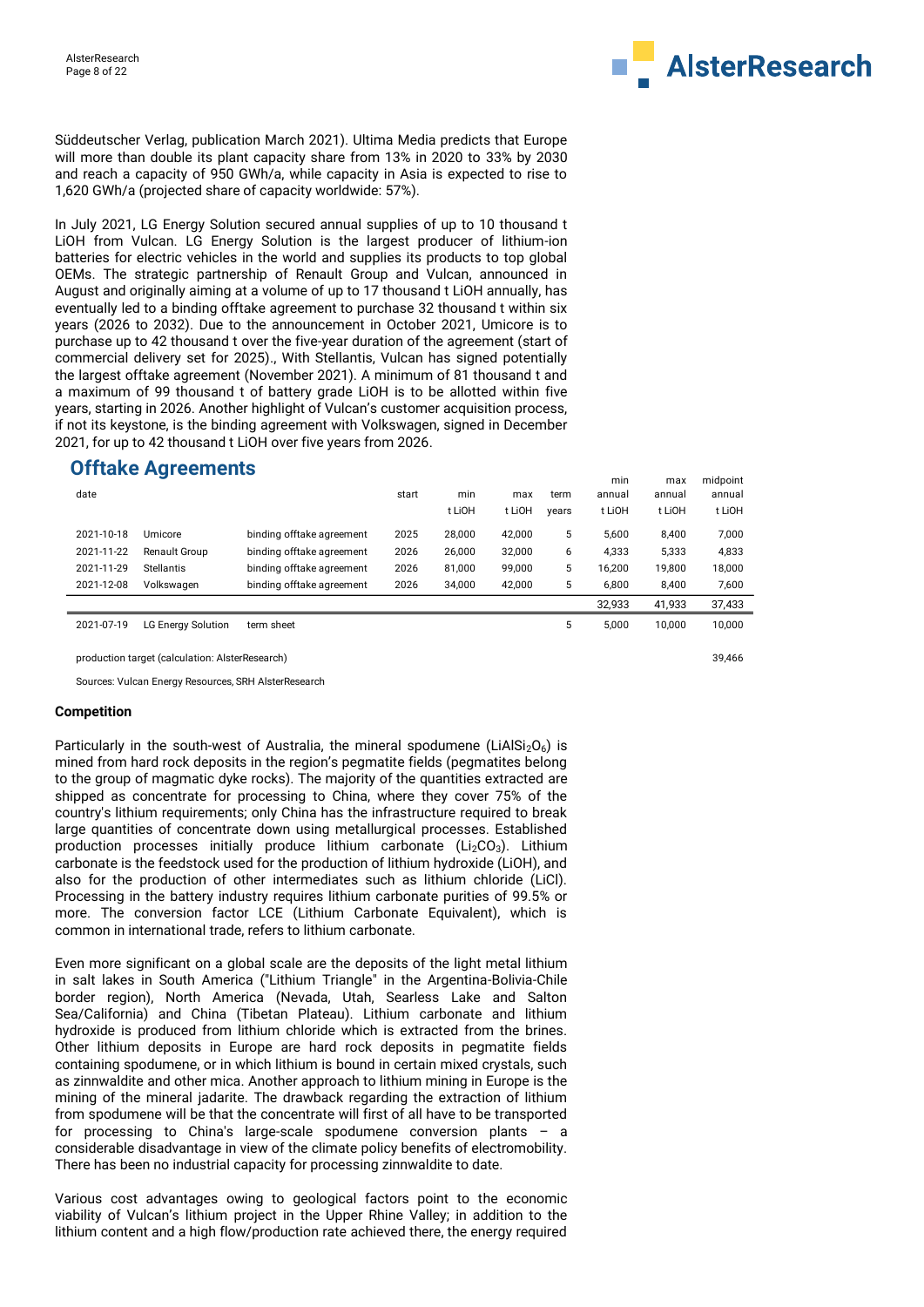

for the extraction process is significantly lower thanks to what is already a high starting temperature of over 120°C. The most important aspect, however, which also combines cost-effectiveness considerations with the aspect of minimising the "footprint" in terms of the environmental impact, is the immediate proximity to industrial customers. The transportation distance of a few hundred kilometres to existing or planned battery factories and the industrial mobility cluster in the southwest of Germany is a decisive argument that helps to underpin the advantages of Vulcan's battery grade lithium associated with the carbon footprint of the electric drive versus the combustion engine. From 2026, EU regulation requires that lithium-ion batteries will have to bear a carbon intensity performance class label and from July 2027, must comply with maximum carbon footprint thresholds.

#### **Key shareholders**

|                     |                                                        | shares<br>(million) | % of issued<br>capital |
|---------------------|--------------------------------------------------------|---------------------|------------------------|
| Dr Francis Wedin    | Managing Director & Founder, CEO                       | 13.03               | 10.52%                 |
|                     | Hancock Prospecting Pty Ltd and Georgina Hope Rinehart | 8.17                | 6.60%                  |
| Gavin Rezos         | Chair                                                  | 6.08                | 4.91%                  |
| Top 20 shareholders |                                                        |                     | $~1.50\%$              |

#### **Board**

Dr Francis Wedin, Managing Director & Founder – CEO

Founder of Vulcan Zero Carbon Lithium™ Project, lithium industry executive since 2014.

Gavin Rezos, Chair

 Executive Chair/CEO of two ASX 300-companies. Investment banking Director of HSBC

Dr Horst Kreuter, Board Advisor

Co-Founder of Vulcan Zero Carbon LithiumTM Project, successful geothermal project development and permitting in Germany and worldwide being CEO of Geothermal Group and GeoThermal Engineering (GeoT)

Annie Liu, Non-Executive Director

Battery expert. Former Tesla Head of Battery and Energy Supply Chain

Dr Heidi Grön, Non-Executive Director

Chemical engineer, since 2007 senior executive with Evonik, responsible for Global product safety, impact assessment and strategy development for sustainability as part of the EU Green Deal and management of Evonik's major investments

Josephine Bush, Non-Executive Director

 Expert Renewable/Sustainable Businesses. Member of the EY Power and Utilities Board. Former senior EY Global Renewables Partner

Ranya Alkadamani, Non-Executive Director

Communications strategist, Founder of Impact Group International

Julia Poliscanova – Board Advisor

 Electromobility expert, member of the board of the Global Battery Alliance Rob Ierace, CFO

> Chartered Accountant and Chartered Secretary with over 20 years of experience

Daniel Tydde, Company Secretary & In-House Legal Counsel

Corporate lawyer, experienced in commercial & finance areas, including IPO's, equity/debt raisings, regulatory compliance, corporate governance





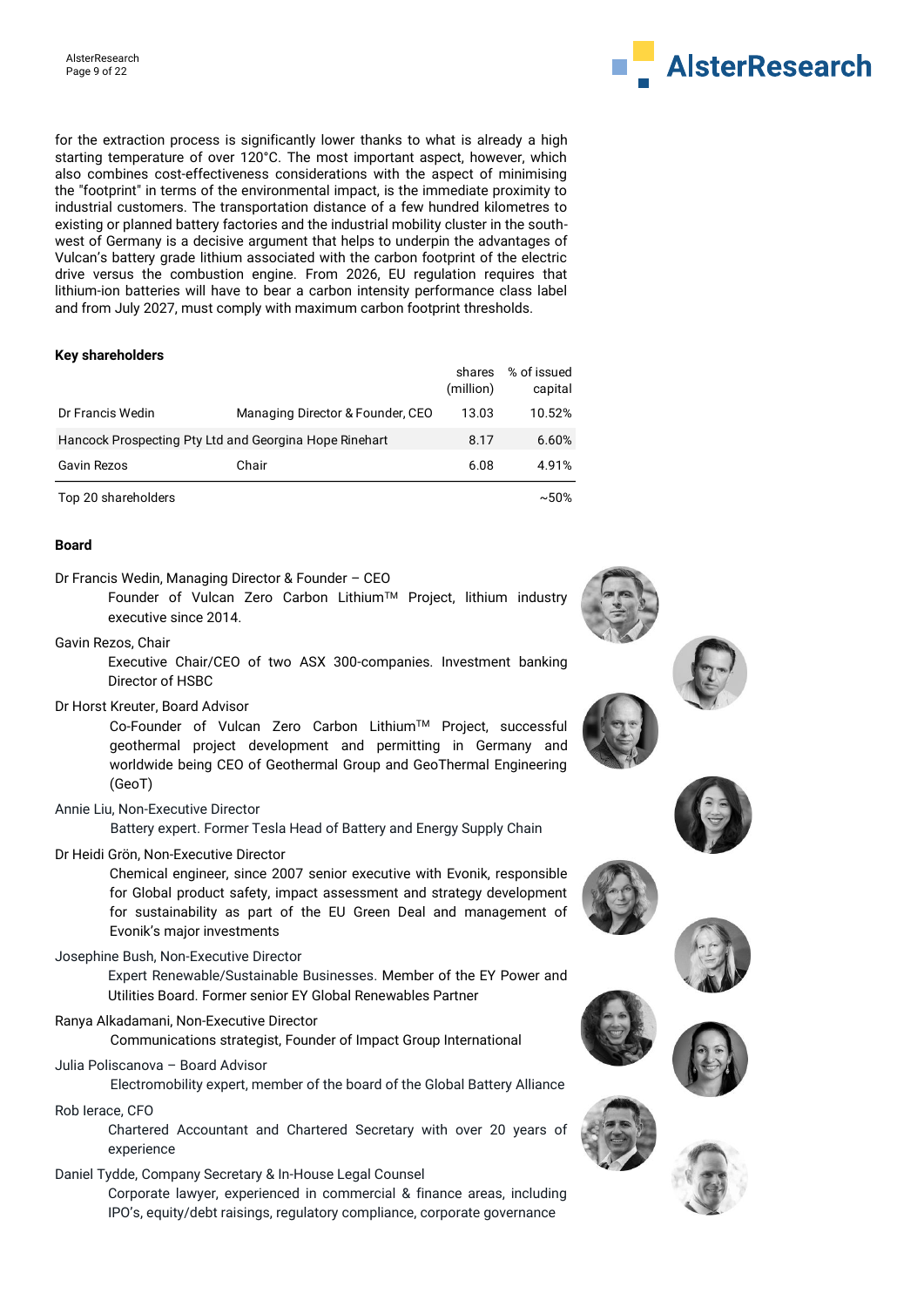# **AlsterResearch**

#### **Key Executives**

Thorsten Weimann – Chief Operating Officer in Germany

Managing director of gec-co Global Engineering Consulting-Company, expert in geothermal and drilling technology

- Markus Ritzauer Chief Financial Officer of Vulcan Energie Ressourcen, Germany Previous Head of Finance at chemical park service provider Currenta, Leverkusen. CFO and other management positions of subsidiaries and affiliates within Bayer and Bayer Group
- Dr Stephen Harrison Chief Technical Officer

Diverse multi-industry background in electrochemistry and lithium extraction, as CTO of Simbol Materials led to develop a process to extract lithium from geothermal brine, recognised as lowest cost production method to lithium hydroxide. CEO of Rakehill Technology, consulted industry on various lithium extraction technologies

Vincent Ledoux Pedailles – Vice President – Business Development Previously Executive Director at Infinity, also worked at IHS Markit, where he led the lithium and battery materials research team





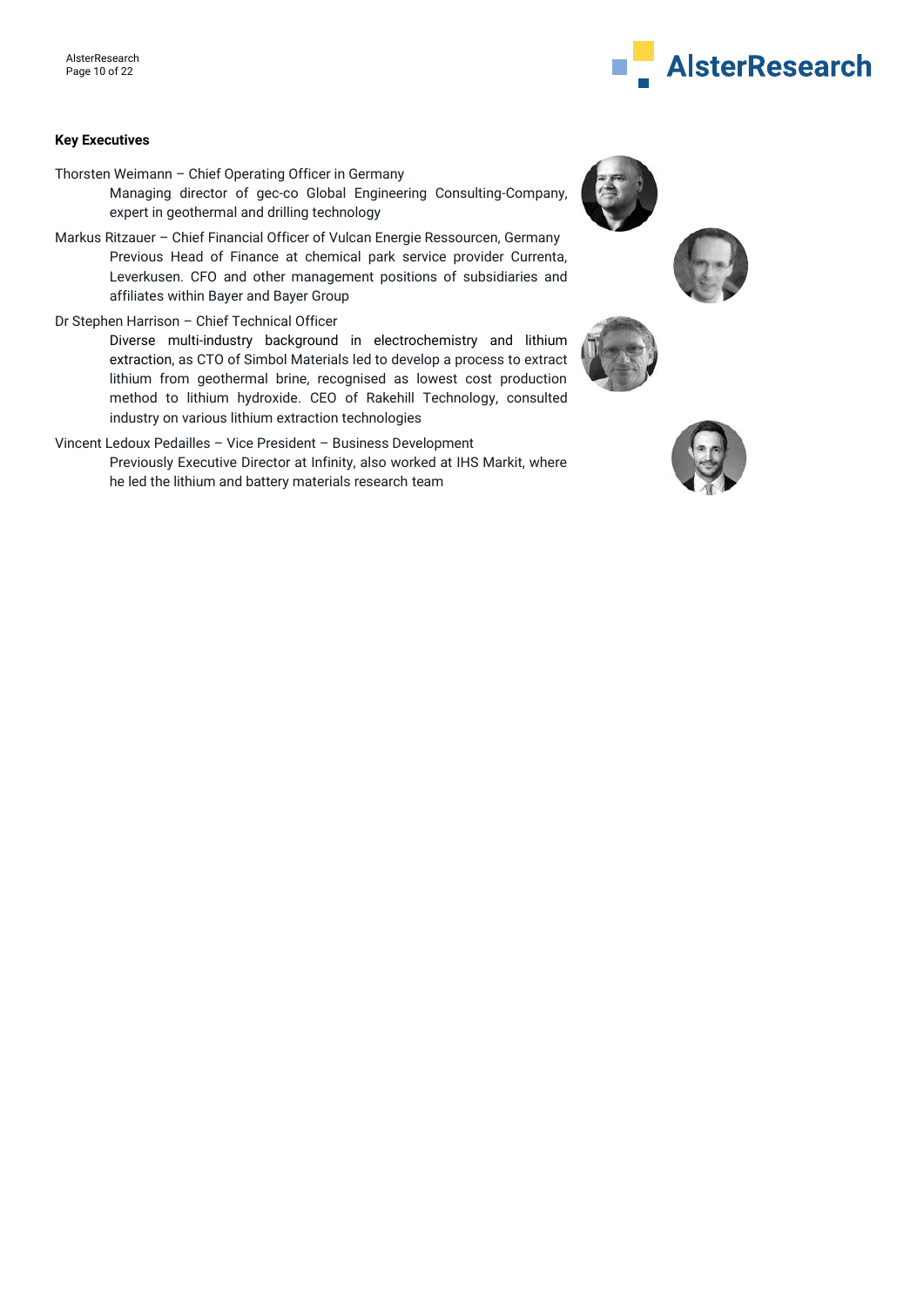

# SWOT Analysis

#### **Strength**

- Location: Close proximity to the European battery industry which is currently being established, short transportation distance (carbon footprint, 1st aspect)
- Largest JORC-compliant lithium resource in Europe (Inferred and Indicated Mineral Resource)
- Carbon footprint, 2nd aspect: Lithium production using geothermal energy, without polluting the environment with emissions, waste material or toxic substances.
- Cash position of EUR 187m (~AUD 300m, ~USD 220m) is sufficient for accelerated project development, including extensive test work and development of pilot plants. Advancement of the Zero Carbon Lithium™ Project is not dependent on securing further external funds before the stage is set for the final investment decision (FID), a juncture by which risk related discounts will have eased significantly.
- Lithium is separated within a matter of hours, eliminating external interference factors
- Lithium marketing has not only started, but per December 2021, the orderbook for the first six years of production has already been filled: LG Energy Solution has secured annual supplies of up to 10 thousand t LiOH from Vulcan. Umicore is to purchase up to 42 thousand t of battery grade LiOH over a five-year term. Renault Group signed a binding offtake agreement to purchase 32 thousand t battery grade LiOH within six years (2026 to 2032). Stellantis will purchase a minimum of 81 thousand t and a maximum of 99 thousand t of battery grade LiOH within five years, starting in 2026. Volkswagen will purchase up to 42 thousand t LiOH over five years from 2026.

#### **Weaknesses**

- Further funds required for project implementation have yet to be raised
- Investment lead time will take more than two years

#### **Opportunities**

- Headstart in the race to commercialize Lithium within Central Europe: Preliminary Feasibility Study (PFS) brings about the leading and – for the time being – a unique position
- Rapid growth in lithium demand among the European battery industry
- Contribution to an independent European lithium supply chain (supply aspect, short transportation distances) creates an incentive for the battery industry to pay a premium over the lithium reference price
- Low-cost asset: Opportunity for operating costs at the lower end/in the lower quartile of the global peer group cost curve
- Income from electricity feed-in as a second source of revenue besides lithium sales

#### **Threats**

- The reference price for lithium based on imports in China/Korea/ Japan could come under pressure – as occurred in 2018 and 2019 – and put a damper on investor sentiment
- Approval procedures, in particular legal action against authorisations granted, could delay implementation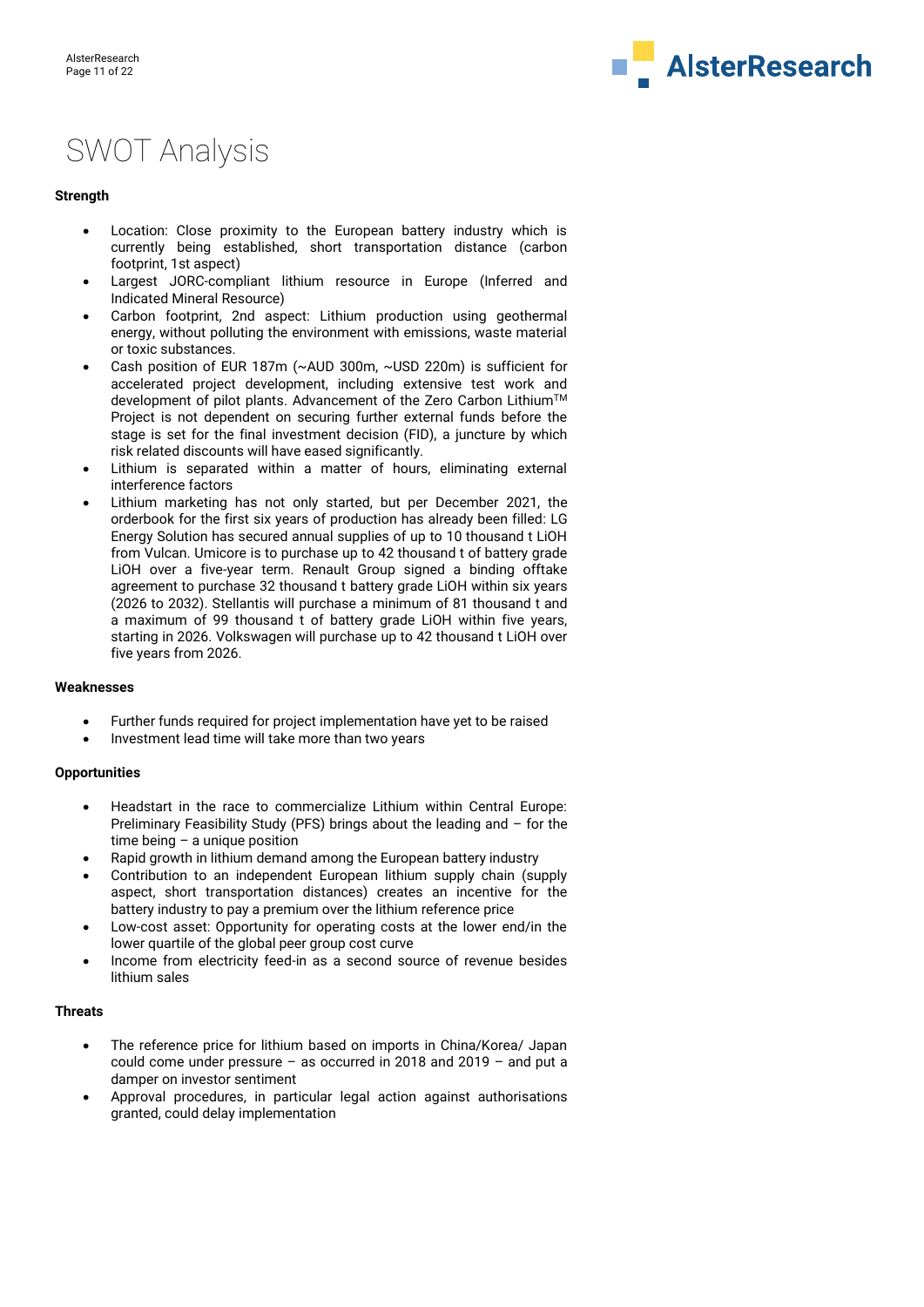

# Valuation

#### **By using a 25% risk weighting on Equity value, the DCF model results in a fair value of AUD 25.26 per share.**

Vulcan is retaining 25.85% of Kuniko. Market capitalization of Kuniko is currently (January 2022) close to AUD 61m, but since it is highly volatile, we do not explicitly include the stake in Kuniko into our valuation model.

Key model assumptions:

- WACC. We model a weighted average cost of capital of 8.5%, consisting of a 6.0% risk premium beta of 1.1x and 2.0% risk free rate.
- The forecast model is based on revenues at USD 17.50 thousand/t for lithium hydroxide, which encompasses a potential price premium (25%) to a reference price of USD 14.00 thousand/t.

| DCF (AUD m)<br>(except per share data and beta) | 2022E | 2023E  | 2024E    | 2025E  | 2026E  | 2027E  | 2028E  | 2029E  | Terminal<br>value |
|-------------------------------------------------|-------|--------|----------|--------|--------|--------|--------|--------|-------------------|
| <b>NOPAT</b>                                    | $-10$ | $-10$  | $-10$    | 70     | 325    | 529    | 656    | 672    |                   |
| Depreciation & Amort.                           | 0     | 0      | 3        | 30     | 81     | 103    | 118    | 118    |                   |
| Change in working capital                       | $-1$  | 0      | -6       | $-17$  | $-31$  | $-21$  | $-11$  | -1     |                   |
| Chg. in long-term provisions                    | 0     |        | 0        | 0      | 0      |        | 0      |        |                   |
| Capex                                           | -18   | $-591$ | $-1,220$ | $-546$ | $-115$ | $-115$ | $-115$ | $-115$ |                   |
| Cash flow                                       | $-29$ | $-600$ | $-1,232$ | $-463$ | 260    | 496    | 648    | 674    | 10,545            |
| Present value                                   | $-28$ | $-533$ | $-1,008$ | $-349$ | 181    | 317    | 382    | 367    | 5.729             |
| <b>WACC</b>                                     | 8.4%  | 8.5%   | 8.5%     | 8.5%   | 8.5%   | 8.5%   | 8.5%   | 8.5%   | 8.5%              |

| DCF per share derived from        |        | DCF avg. growth and earnings      |
|-----------------------------------|--------|-----------------------------------|
|                                   |        | Planning horizon avg. revenue     |
| Total present value               | 5.059  | Terminal value growth (2029E      |
| Mid-year adj. total present value | 5,269  | <b>Terminal year ROCE</b>         |
| Net debt / cash at start of year  | $-300$ | <b>Terminal year WACC</b>         |
| <b>Financial assets</b>           | 0      |                                   |
| Provisions and off b/s debt       | na     | <b>Terminal WACC derived from</b> |
| Equity value                      | 5,569  | Cost of borrowing (before taxe    |
| No. of shares outstanding         | 168.3  | Long-term tax rate                |
|                                   |        | Equity beta                       |
|                                   |        |                                   |

| Discounted cash flow / share | 25.26  |
|------------------------------|--------|
| upside/(downside)            | 152.4% |

| Share price | 10.0 |
|-------------|------|
|             |      |

**Sensitivity analysis DCF**

| <b>DCF per share derived from</b> |       | DCF avg. growth and earnings assumptions             |          |  |  |
|-----------------------------------|-------|------------------------------------------------------|----------|--|--|
|                                   |       | Planning horizon avg. revenue growth (2022E - 2029E) | $n.a.\%$ |  |  |
| Total present value               | 5.059 | Terminal value growth (2029E - infinity)             | 2.0%     |  |  |
| Mid-year adj. total present value | 5.269 | <b>Terminal year ROCE</b>                            | 22.6%    |  |  |
| Net debt / cash at start of year  | -300  | <b>Terminal year WACC</b>                            | 8.5%     |  |  |
| Financial assets                  |       |                                                      |          |  |  |

| Provisions and off b/s debt  | na     | <b>Terminal WACC derived from</b>    |      |
|------------------------------|--------|--------------------------------------|------|
| Equity value                 | 5,569  | Cost of borrowing (before taxes)     | 6.0% |
| No. of shares outstanding    | 168.3  | Long-term tax rate                   | 25%  |
|                              |        | Equity beta                          | 1.10 |
| Discounted cash flow / share | 25.26  | Unlevered beta (industry or company) | 1.07 |
| upside/(downside)            | 152.4% | Target debt / equity                 | 0.2  |
|                              |        | Relevered beta                       | 1.19 |
|                              |        | Risk-free rate                       | 2.0% |
|                              |        | Equity risk premium                  | 6.0% |
| <b>Share price</b>           | 10.01  | Cost of equity                       | 9.2% |
|                              |        |                                      |      |

| Long term growth        |         |      |         |      |      | Share of present value |                |          |
|-------------------------|---------|------|---------|------|------|------------------------|----------------|----------|
|                         |         | 0.0% | $1.0\%$ | 2.0% | 3.0% | 4.0%                   |                |          |
|                         | 2.0%    | 12.6 | 14.3    | 16.3 | 18.9 | 22.3                   | 2022E - 2025E  | $-37.9%$ |
| ⋚                       | 1.0%    | 15.3 | 17.4    | 20.2 | 23.7 | 28.6                   | 2026E - 2029E  | 24.7%    |
|                         | 0.0%    | 18.6 | 21.5    | 25.3 | 30.4 | 37.8                   | terminal value | 113.3%   |
|                         | $-1.0%$ | 22.9 | 26.9    | 32.3 | 40.1 | 52.4                   |                |          |
| Change in<br>(%-points) | $-2.0%$ | 28.7 | 34.4    | 42.7 | 55.6 | 78.8                   |                |          |

Source: AlsterResearch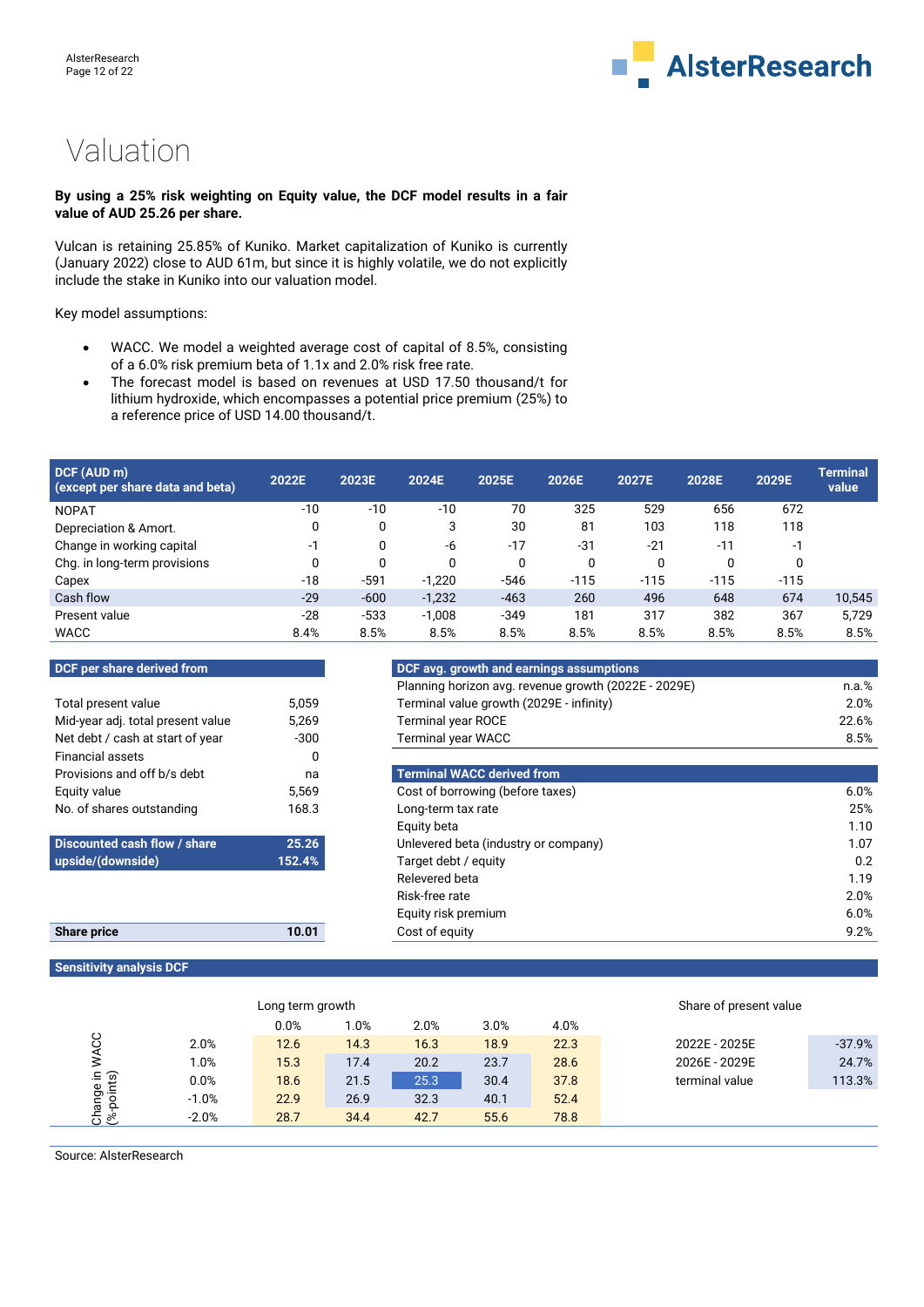

- The cash position of close to EUR 187m (~AUD 300m, ~USD 220m) is sufficient for accelerated project development in 2021 and beyond. With Vulcan formerly taking over the Insheim Plant from 1 January 2022, a purchase price of EUR 31.5m (around AUD 50m) will be paid. Another AUD 50m (around USD 40m) will be used for project development, for permitting and feasibility study costs (completion of Definitive Feasibility Study scheduled for the second half of 2022). This includes extensive text work and the development of pilot plants. AUD 30m (around USD 25m) will be allocated for land access costs and the purchase of long lead drilling items in Germany. Following the ramp-up phase (2022 to 2025), which will be characterized by high capex, with a five-year payback period, we have modelled surpluses in operational cash inflows until 2027e which would cover capex of USD 1,865m (AUD 2,400m).
- By discounting our modelled cash flow projection, we have derived the appropriate enterprise value (NPV) at AUD 5,019 (mid-year adjusted: AUD 5,228) and the equity value at AUD 5,528m. We then have put a 25% risk weighting on our valuation (ex net cash).
- The project's advancement is not dependent on securing further external funds before the stage is set for the final investment decision (FID), a juncture by which risk related discounts will have eased significantly. Then, further fundraising remains a key aspect of the implementation of the Upper Rhine Valley project.
- Assuming further dilution (max. number of shares in our model: 161.1 million), which will occur in the course of the process involved in raising the additional equity required, we derive AUD 34.31 (or EUR 21.71) as a "fair" value per share based on the discounting model. At this juncture (December 2021, after the announcement of the Insheim acquisition), we have used a risk related discount of 0.25x (Equity value ex net cash), which has brought us to an appropriate valuation per share of AUD 26.20 (or EUR 16.57). Valuation of such a project (or even a portfolio of projects) is not exact science, let there be the possibility of a delayed implementation in course of approval procedures, in particular legal action.
- Two geothermal engineering companies that were acquired, GeoT as well as gec-co, are already generating revenues with external customers. For now, our model omits this cash contribution.
- Our cash flow projection ends 2054e.



#### **Price target Sensitivity** variation of LiOH price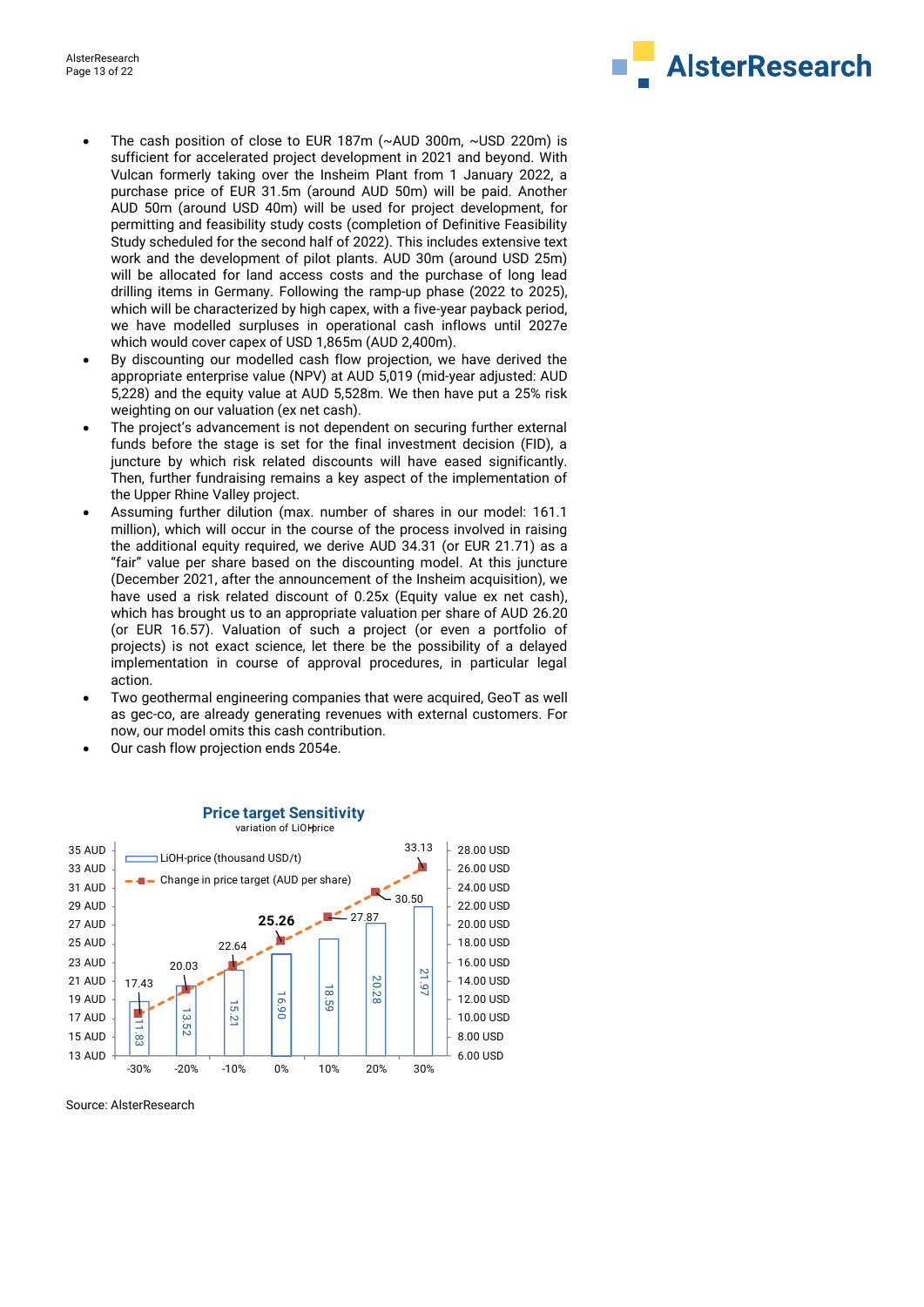

Due to the fact that companies rarely bear sufficient resemblance to peers in terms of geographical exposure, size or competitive strength and in order to adjust for the pitfalls of weak long-term visibility, an Adjusted Free Cash Flow analysis (Adjusted FCF) has been conducted.

**The adjusted Free Cash Flow Yield results in a fair value of AUD 37.84 per share on 2026 estimates**. It has to be kept in mind that FCF yield methodology does not factor in expansion capex.

The main driver of this model is the level of return available to a controlling investor, influenced by the cost of that investors' capital (opportunity costs) and the purchase price – in this case the enterprise value of the company. Here, the adjusted FCF yield is used as a proxy for the required return and is defined as EBITDA less minority interest, taxes and investments required to maintain existing assets (maintenance capex).

| FCF yield in AUD m           | 2022E   | 2023E          | 2024E   | 2025E | 2026E        |
|------------------------------|---------|----------------|---------|-------|--------------|
|                              |         |                |         |       |              |
| <b>EBITDA</b>                | $-14$   | $-14$          | $-11$   | 130   | 545          |
| - Maintenance capex          | 0       | -3             | 0       | 70    | 79           |
| - Minorities                 | O       | 0              | O       | 0     | <sup>0</sup> |
| - tax expenses               | -4      | $-13$          | $-19$   | 15    | 124          |
| = Adjusted Free Cash Flow    | $-10$   | $\overline{2}$ | 8       | 45    | 342          |
|                              |         |                |         |       |              |
| <b>Actual Market Cap</b>     | 1,317   | 1,317          | 1,317   | 1,317 | 1,317        |
| + Net debt (cash)            | $-332$  | $-434$         | 203     | 701   | 476          |
| + Pension provisions         | 0       | 0              | 0       | 0     | O            |
| + Off B/S financing          |         |                |         |       | n            |
| - Financial assets           |         |                |         |       | O            |
| - Acc. dividend payments     |         |                |         |       | U            |
| <b>EV Reconciliations</b>    | $-332$  | $-434$         | 203     | 701   | 476          |
| = Actual EV'                 | 985     | 882            | 1,520   | 2,018 | 1,793        |
|                              |         |                |         |       |              |
| <b>Adjusted RW_FCF yield</b> | $-1.0%$ | 0.3%           | 0.5%    | 2.2%  | 19.1%        |
| base hurdle rate             | 6.0%    | 6.0%           | 6.0%    | 6.0%  | 6.0%         |
| ESG adjustment               | 1.0%    | 1.0%           | 1.0%    | 1.0%  | 1.0%         |
| adjusted hurdle rate         | 5.0%    | 5.0%           | 5.0%    | 5.0%  | 5.0%         |
| <b>Fair EV</b>               | $-202$  | 44             | 167     | 902   | 6,845        |
| - EV Reconciliations         | $-332$  | $-434$         | 203     | 701   | 476          |
| <b>Fair Market Cap</b>       | 130     | 479            | $-36$   | 201   | 6,369        |
|                              |         |                |         |       |              |
| No. of shares (million)      | 129     | 144            | 161     | 168   | 168          |
| Fair value per share in AUD  | 1.01    | 3.32           | $-0.23$ | 1.20  | 37.84        |
|                              |         |                |         |       |              |

#### **Sensitivity analysis FV**

|          | 3.0% | -0 |                          |     | 65 |
|----------|------|----|--------------------------|-----|----|
| Adjusted | 4.0% |    |                          |     | 48 |
| hurdle   | 5.0% |    | -0                       |     | 38 |
| rate     | 6.0% |    | -0                       |     | 31 |
|          | 7.0% |    | $\overline{\phantom{0}}$ | -11 | 26 |

Source: Company data; AlsterResearch

Simply put, the model assumes that investors require companies to generate a minimum return on the investor's purchase price. The required after-tax return equals the model's hurdle rate of 6%. Anything less suggests the stock is expensive; anything more suggests the stock is cheap. **ESG adjustments might be applicable, based on the overall Leeway ESG Score. A high score indicates high awareness for environmental, social or governance issues and thus might lower the overall risk an investment in the company might carry. A low score on the contrary might increase the risk of an investment and might therefore trigger a higher required hurdle rate.**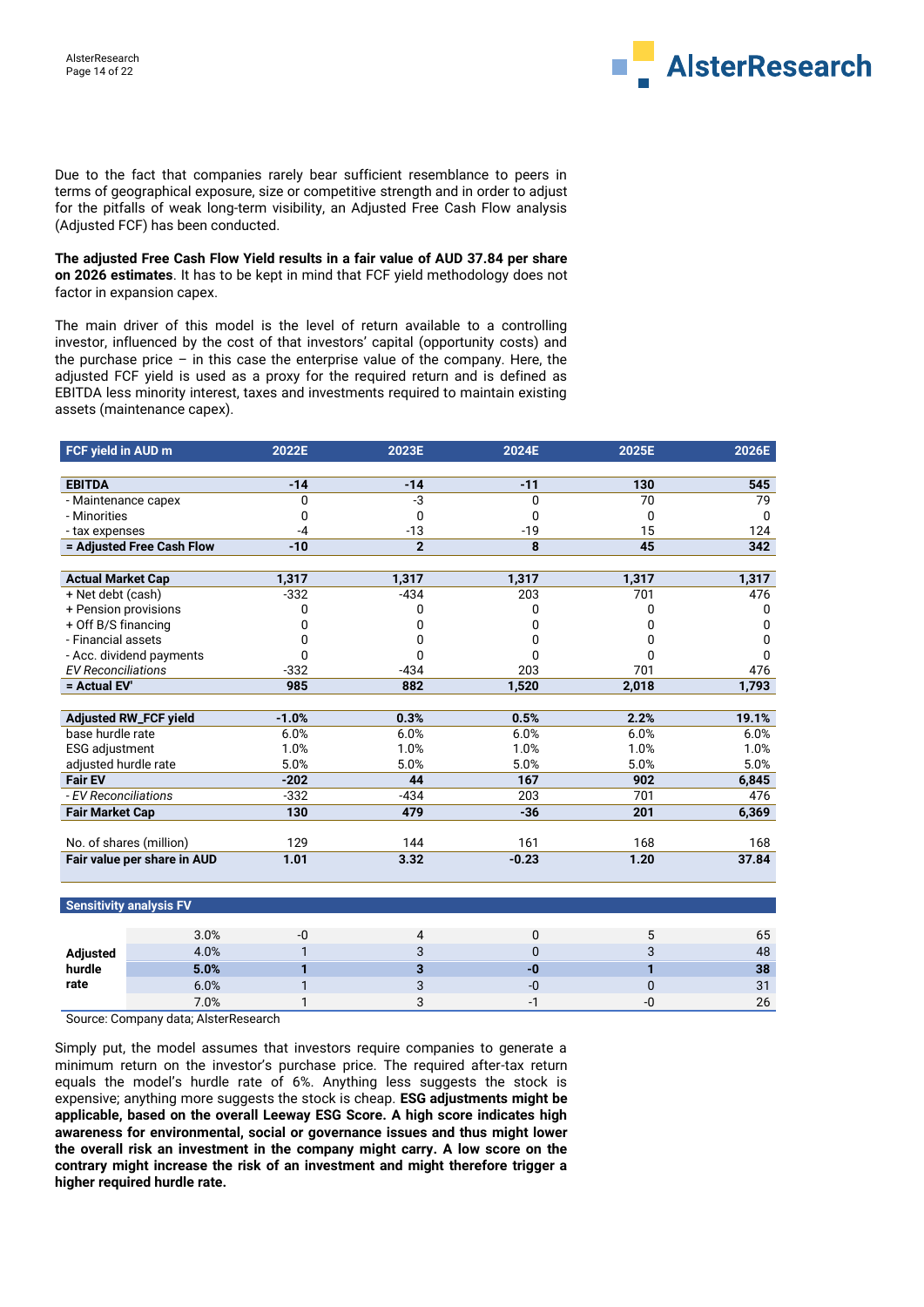

# Financials in six charts











-1,200 -1,000 -800 -600 -400 -200 0

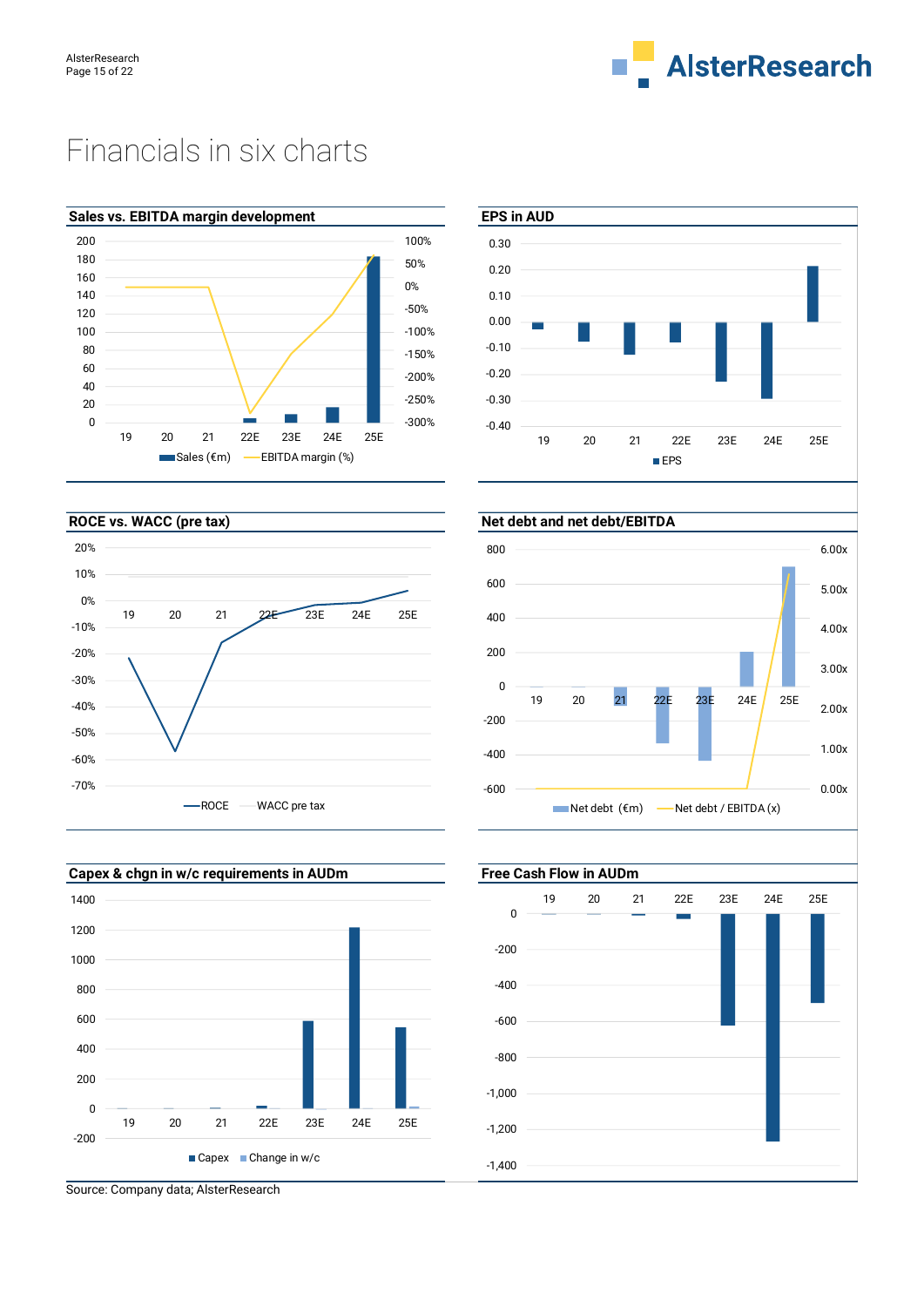

# Financials

| <b>Profit and loss (EUR m)</b>                     | 2020         | 2021         | 2022E          | 2023E        | 2024E          | 2025E    |
|----------------------------------------------------|--------------|--------------|----------------|--------------|----------------|----------|
| <b>Sales</b>                                       | 0            | 0            | 5              | 9            | 18             | 183      |
| Sales growth                                       | na           | na           | Infinity%      | 87.5%        | 87.2%          | 932.9%   |
| Cost of sales                                      | 0            | 0            | $\overline{2}$ | 5            | 10             | 61       |
| <b>Gross profit</b>                                | $\bf{0}$     | $\bf{0}$     | 3              | 5            | $\overline{7}$ | 122      |
| SG&A expenses                                      | 3            | 11           | 17             | 19           | 21             | 22       |
| Research and development                           | $\mathbf 0$  | 0            | $\Omega$       | 0            | $\mathbf 0$    | 0        |
| Other operating expenses (income)                  | -0           | $-1$         | $\Omega$       | $\mathbf{0}$ | $\mathbf 0$    | $\Omega$ |
| <b>EBITDA</b>                                      | $-3$         | $-11$        | $-14$          | $-14$        | $-11$          | 130      |
| Depreciation                                       | $\Omega$     | 0            | $\Omega$       | -3           | $\mathbf{0}$   | 27       |
| <b>EBITA</b>                                       | -4           | $-11$        | $-14$          | $-11$        | $-11$          | 103      |
| Amortisation of goodwill and intangible assets     | $\mathbf 0$  | 0            | 0              | 3            | 3              | 3        |
| <b>EBIT</b>                                        | $-4$         | $-11$        | $-14$          | $-14$        | $-14$          | 100      |
| <b>Financial result</b>                            | 0            | 0            | 1              | $-30$        | $-50$          | $-50$    |
| Recurring pretax income from continuing operations | $-4$         | $-11$        | $-14$          | $-44$        | $-64$          | 50       |
| Extraordinary income/loss                          | $\mathbf 0$  | 0            | $\mathbf{0}$   | $\mathbf{0}$ | 0              | $\Omega$ |
| Earnings before taxes                              | $-4$         | $-11$        | $-14$          | $-44$        | $-64$          | 50       |
| <b>Taxes</b>                                       | $\mathbf 0$  | 0            | $-4$           | $-13$        | $-19$          | 15       |
| Net income from continuing operations              | $-4$         | $-11$        | $-10$          | $-31$        | $-45$          | 35       |
| Result from discontinued operations (net of tax)   | $\Omega$     | 0            | $\Omega$       | $\mathbf{0}$ | $\Omega$       | $\Omega$ |
| <b>Net income</b>                                  | $-4$         | $-11$        | $-10$          | $-31$        | $-45$          | 35       |
| Minority interest                                  | $\mathbf{0}$ | $\mathbf{0}$ | $\Omega$       | $\mathbf{0}$ | $\mathbf{0}$   | $\Omega$ |
| Net profit (reported)                              | $-4$         | $-11$        | $-10$          | $-31$        | $-45$          | 35       |
| Average number of shares                           | 48.23        | 87.20        | 129.48         | 144.30       | 160.62         | 168.31   |
| <b>EPS reported</b>                                | $-0.07$      | $-0.12$      | $-0.07$        | $-0.22$      | $-0.28$        | 0.21     |

| <b>Profit and loss (common size)</b>               | 2020 | 2021 | 2022E   | 2023E   | 2024E   | 2025E  |
|----------------------------------------------------|------|------|---------|---------|---------|--------|
| <b>Sales</b>                                       | na   | na   | 100%    | 100%    | 100%    | 100%   |
| Cost of sales                                      | na   | na   | 47%     | 50%     | 59%     | 33%    |
| <b>Gross profit</b>                                | na   | na   | 53%     | 50%     | 41%     | 67%    |
| SG&A expenses                                      | na   | na   | 333%    | 200%    | 118%    | 12%    |
| Research and development                           | na   | na   | 0%      | 0%      | 0%      | 0%     |
| Other operating expenses (income)                  | na   | na   | 0%      | 0%      | 0%      | 0%     |
| <b>EBITDA</b>                                      | na   | na   | $-279%$ | $-148%$ | $-61%$  | 71%    |
| Depreciation                                       | na   | na   | 1%      | $-31%$  | 0%      | 15%    |
| <b>EBITA</b>                                       | na   | na   | $-280%$ | $-117%$ | $-61%$  | 56%    |
| Amortisation of goodwill and intangible assets     | na   | na   | 0%      | 33%     | 16%     | 1%     |
| <b>EBIT</b>                                        | na   | na   | $-280%$ | $-150%$ | $-77%$  | 55%    |
| <b>Financial result</b>                            | na   | na   | 10%     | $-318%$ | $-283%$ | $-27%$ |
| Recurring pretax income from continuing operations | na   | na   | $-270%$ | -468%   | $-360%$ | 27%    |
| Extraordinary income/loss                          | na   | na   | 0%      | 0%      | 0%      | 0%     |
| Earnings before taxes                              | na   | na   | $-270%$ | $-468%$ | $-360%$ | 27%    |
| Taxes                                              | na   | na   | $-81%$  | $-141%$ | $-108%$ | 8%     |
| Net income from continuing operations              | na   | na   | $-189%$ | $-328%$ | $-252%$ | 19%    |
| Result from discontinued operations (net of tax)   | na   | na   | 0%      | 0%      | 0%      | $0\%$  |
| <b>Net income</b>                                  | na   | na   | $-189%$ | $-328%$ | $-252%$ | 19%    |
| Minority interest                                  | na   | na   | 0%      | 0%      | 0%      | 0%     |
| Net profit (reported)                              | na   | na   | $-189%$ | $-328%$ | $-252%$ | 19%    |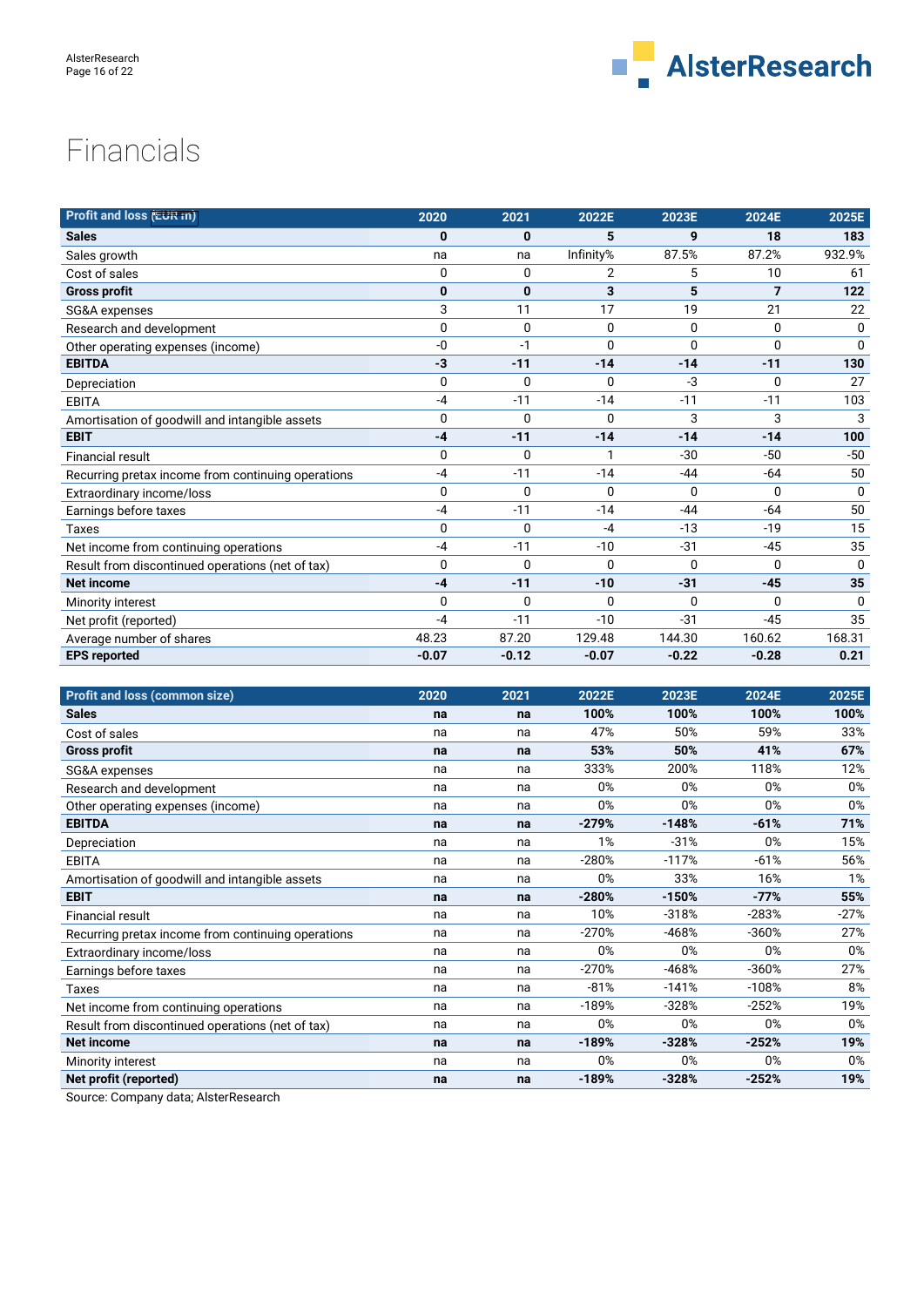

| <b>Balance sheet (AUD m)</b>                              | 2020           | 2021           | 2022E        | 2023E        | 2024E          | 2025E        |
|-----------------------------------------------------------|----------------|----------------|--------------|--------------|----------------|--------------|
| Intangible assets (exl. Goodwill)                         | 3              | 14             | 16           | 14           | 13             | 11           |
| Goodwill                                                  | $\mathbf{0}$   | 0              | $\mathbf{0}$ | 0            | $\Omega$       | $\Omega$     |
| Property, plant and equipment                             | $\mathbf{0}$   |                | 18           | 611          | 1,829          | 2,346        |
| <b>Financial assets</b>                                   | $\mathbf{0}$   | $\mathbf 0$    | $\mathbf{0}$ | <sup>0</sup> | U              | $\Omega$     |
| <b>FIXED ASSETS</b>                                       | 3              | 16             | 34           | 625          | 1,841          | 2,357        |
| Inventories                                               | $\mathbf{0}$   | 0              | 0            | 0            | 7              | 27           |
| Accounts receivable                                       | $\mathbf{0}$   |                | 0            | 0            | 1              | 8            |
| Other current assets                                      | $\mathbf{0}$   | $\Omega$       | $\Omega$     | 0            | $\Omega$       | $\Omega$     |
| Liquid assets                                             | 6              | 115            | 332          | 945          | 644            | 146          |
| Deferred taxes                                            | $\mathbf{0}$   | 0              | $\Omega$     | 0            | 0              | $\Omega$     |
| Deferred charges and prepaid expenses                     | 0              | $\Omega$       | 0            | 0            | 0              | $\Omega$     |
| <b>CURRENT ASSETS</b>                                     | $\overline{7}$ | 116            | 332          | 946          | 651            | 180          |
| <b>TOTAL ASSETS</b>                                       | 9              | 132            | 366          | 1,570        | 2,493          | 2,538        |
| <b>SHAREHOLDERS EQUITY</b>                                | 9              | 129            | 366          | 1,058        | 1,644          | 1,678        |
| <b>MINORITY INTEREST</b>                                  | $\mathbf{0}$   | 0              | 0            | 0            | U              | n            |
| Long-term debt                                            | 0              | 0              | 0            | 511          | 847            | 847          |
| Provisions for pensions and similar obligations           | 0              | 0              | 0            | 0            | 0              | $\Omega$     |
| Other provisions                                          | $\Omega$       | 0              | 0            | 0            | $\Omega$       | $\Omega$     |
| <b>Non-current liabilities</b>                            | 0              | 0              | 0            | 511          | 847            | 847          |
| short-term liabilities to banks                           | $\mathbf{0}$   | 0              | 0            | 0            | 0              | $\mathbf{0}$ |
| Accounts payable                                          | $\Omega$       | $\overline{2}$ | 0            | 1            | $\overline{2}$ | 12           |
| Advance payments received on orders                       | 0              | 0              | 0            | 0            | 0              | $\mathbf 0$  |
| Other liabilities (incl. from lease and rental contracts) | $\mathbf{0}$   | 0              | $\Omega$     | 0            | 0              | $\Omega$     |
| Deferred taxes                                            | $\mathbf{0}$   | 0              | 0            | 0            | 0              | $\Omega$     |
| Deferred income                                           | 0              | 0              | 0            | 0            | 0              | $\Omega$     |
| <b>Current liabilities</b>                                | 0              | $\overline{2}$ | $\bf{0}$     | 1            | $\overline{2}$ | 12           |
| <b>TOTAL LIABILITIES AND SHAREHOLDERS EQUITY</b>          | 9              | 132            | 366          | 1,570        | 2,493          | 2,538        |

| <b>Balance sheet (common size)</b>                        | 2020 | 2021 | 2022E | 2023E | 2024E | 2025E |
|-----------------------------------------------------------|------|------|-------|-------|-------|-------|
| Intangible assets (excl. Goodwill)                        | 28%  | 11%  | 4%    | 1%    | 1%    | 0%    |
| Goodwill                                                  | 0%   | 0%   | 0%    | 0%    | 0%    | 0%    |
| Property, plant and equipment                             | 0%   | 1%   | 5%    | 39%   | 73%   | 92%   |
| <b>Financial assets</b>                                   | 0%   | 0%   | 0%    | 0%    | 0%    | 0%    |
| <b>FIXED ASSETS</b>                                       | 28%  | 12%  | 9%    | 40%   | 74%   | 93%   |
| Inventories                                               | 0%   | 0%   | 0%    | 0%    | 0%    | 1%    |
| Accounts receivable                                       | 1%   | 1%   | 0%    | 0%    | 0%    | 0%    |
| Other current assets                                      | 0%   | 0%   | 0%    | 0%    | 0%    | 0%    |
| Liquid assets                                             | 71%  | 87%  | 91%   | 60%   | 26%   | 6%    |
| Deferred taxes                                            | 0%   | 0%   | 0%    | 0%    | 0%    | 0%    |
| Deferred charges and prepaid expenses                     | 0%   | 0%   | 0%    | 0%    | 0%    | 0%    |
| <b>CURRENT ASSETS</b>                                     | 72%  | 88%  | 91%   | 60%   | 26%   | 7%    |
| <b>TOTAL ASSETS</b>                                       | 100% | 100% | 100%  | 100%  | 100%  | 100%  |
| <b>SHAREHOLDERS EQUITY</b>                                | 98%  | 98%  | 100%  | 67%   | 66%   | 66%   |
| <b>MINORITY INTEREST</b>                                  | 0%   | 0%   | 0%    | 0%    | 0%    | 0%    |
| Long-term debt                                            | 0%   | 0%   | 0%    | 33%   | 34%   | 33%   |
| Provisions for pensions and similar obligations           | 0%   | 0%   | 0%    | 0%    | 0%    | 0%    |
| Other provisions                                          | 0%   | 0%   | 0%    | 0%    | 0%    | 0%    |
| <b>Non-current liabilities</b>                            | 0%   | 0%   | 0%    | 33%   | 34%   | 33%   |
| short-term liabilities to banks                           | 0%   | 0%   | 0%    | 0%    | 0%    | 0%    |
| Accounts payable                                          | 2%   | 2%   | 0%    | 0%    | 0%    | 0%    |
| Advance payments received on orders                       | 0%   | 0%   | 0%    | 0%    | 0%    | 0%    |
| Other liabilities (incl. from lease and rental contracts) | 0%   | 0%   | 0%    | 0%    | 0%    | 0%    |
| Deferred taxes                                            | 0%   | 0%   | 0%    | 0%    | 0%    | 0%    |
| Deferred income                                           | 0%   | 0%   | 0%    | 0%    | 0%    | 0%    |
| <b>Current liabilities</b>                                | 2%   | 2%   | 0%    | 0%    | 0%    | 0%    |
| <b>TOTAL LIABILITIES AND SHAREHOLDERS EQUITY</b>          | 100% | 100% | 100%  | 100%  | 100%  | 100%  |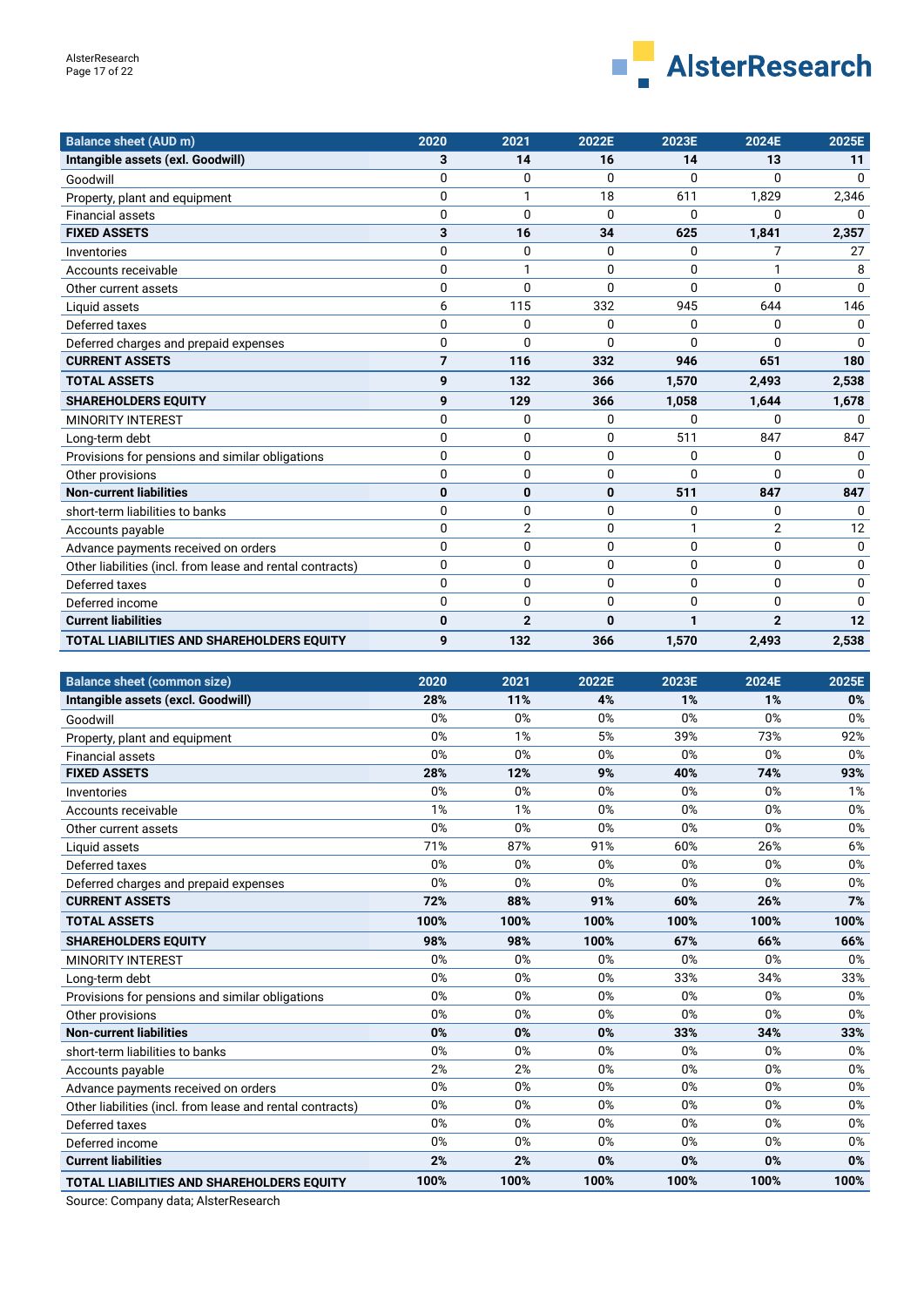

| Cash flow statement (AUD m)                     | 2020     | 2021         | 2022E        | 2023E        | 2024E        | 2025E    |
|-------------------------------------------------|----------|--------------|--------------|--------------|--------------|----------|
| Net profit/loss                                 | -4       | $-11$        | $-10$        | -31          | -45          | 35       |
| Depreciation of fixed assets (incl. leases)     | 0        | 0            | 0            | -3           | 0            | 27       |
| Amortisation of goodwill                        | 0        | $\mathbf{0}$ | $\Omega$     | $\mathbf{0}$ | $\mathbf{0}$ | 0        |
| Amortisation of intangible assets               | 0        | 0            | $\Omega$     | 3            | 3            | 3        |
| Others                                          | 0        | 1            | $\Omega$     | $\mathbf{0}$ | $\mathbf{0}$ | $\Omega$ |
| Cash flow from operations before changes in w/c | $-1$     | -3           | $-10$        | $-31$        | $-42$        | 65       |
| Increase/decrease in inventory                  | $\Omega$ | 0            | 0            | $\Omega$     | $-7$         | $-20$    |
| Increase/decrease in accounts receivable        | 0        | 0            | 1            | -0           | -0           | $-7$     |
| Increase/decrease in accounts payable           | 0        | $\mathbf{0}$ | $-2$         | $\mathbf 0$  | 1            | 10       |
| Increase/decrease in other w/c positions        | 0        | 0            | -0           | $\Omega$     | 0            | $\Omega$ |
| Increase/decrease in working capital            | 0        | 0            | $-1$         | $\Omega$     | -6           | $-17$    |
| Cash flow from operating activities             | $-1$     | $-3$         | $-10$        | $-31$        | $-48$        | 48       |
| <b>CAPEX</b>                                    | $-1$     | $-7$         | $-18$        | $-591$       | $-1,220$     | $-546$   |
| Payments for acquisitions                       | $\Omega$ | 0            | 0            | 0            | 0            | 0        |
| <b>Financial investments</b>                    | 0        | $\mathbf{0}$ | $\Omega$     | $\Omega$     | $\Omega$     | 0        |
| Income from asset disposals                     | $\Omega$ | 0            | $\Omega$     | $\Omega$     | $\Omega$     | $\Omega$ |
| <b>Cash flow from investing activities</b>      | $-1$     | $-7$         | $-18$        | $-591$       | $-1,220$     | $-546$   |
| Cash flow before financing                      | $-3$     | $-10$        | $-29$        | $-621$       | $-1,267$     | $-498$   |
| Increase/decrease in debt position              | $\Omega$ | $-0$         | $-1$         | 511          | 336          | 0        |
| Purchase of own shares                          | 0        | 0            | $\mathbf{0}$ | $\mathbf{0}$ | $\mathbf{0}$ | 0        |
| Capital measures                                | 6        | 118          | 246          | 724          | 630          | 0        |
| Dividends paid                                  | 0        | 0            | $\Omega$     | $\mathbf 0$  | 0            | 0        |
| Others                                          | 0        | 0            | $\Omega$     | $\Omega$     | 0            | 0        |
| Effects of exchange rate changes on cash        | -0       | 0            | $\Omega$     | $\Omega$     | $\Omega$     | 0        |
| <b>Cash flow from financing activities</b>      | 6        | 118          | 246          | 1,235        | 966          | $\Omega$ |
| Increase/decrease in liquid assets              | 3        | 108          | 217          | 614          | $-301$       | -498     |
| Liquid assets at end of period                  | 6        | 115          | 332          | 945          | 644          | 146      |
|                                                 |          |              |              |              |              |          |

Source: Company data; AlsterResearch

| <b>Regional sales split (AUDm)</b> | 2020 | 2021 | 2022E | 2023E | 2024E | 2025E |
|------------------------------------|------|------|-------|-------|-------|-------|
| Domestic                           |      |      |       |       | 18    | 183   |
| Europe (ex domestic)               |      |      |       |       |       |       |
| The Americas                       |      |      |       |       |       |       |
| Asia                               |      |      |       |       |       |       |
| Rest of World                      |      |      |       |       |       |       |
| <b>Total sales</b>                 |      |      |       |       | 18    | 183   |

| Regional sales split (common size) | 2020 | 2021 | 2022E  | 2023E  | 2024E  | 2025E  |
|------------------------------------|------|------|--------|--------|--------|--------|
| Domestic                           | na   | na   | 100.0% | 100.0% | 100.0% | 100.0% |
| Europe (ex domestic)               | na   | na   | 0.0%   | 0.0%   | 0.0%   | 0.0%   |
| The Americas                       | na   | na   | 0.0%   | 0.0%   | 0.0%   | 0.0%   |
| Asia                               | na   | na   | 0.0%   | 0.0%   | 0.0%   | 0.0%   |
| <b>Rest of World</b>               | na   | na   | 0.0%   | 0.0%   | 0.0%   | 0.0%   |
| <b>Total sales</b>                 | na   | na   | 100%   | 100%   | 100%   | 100%   |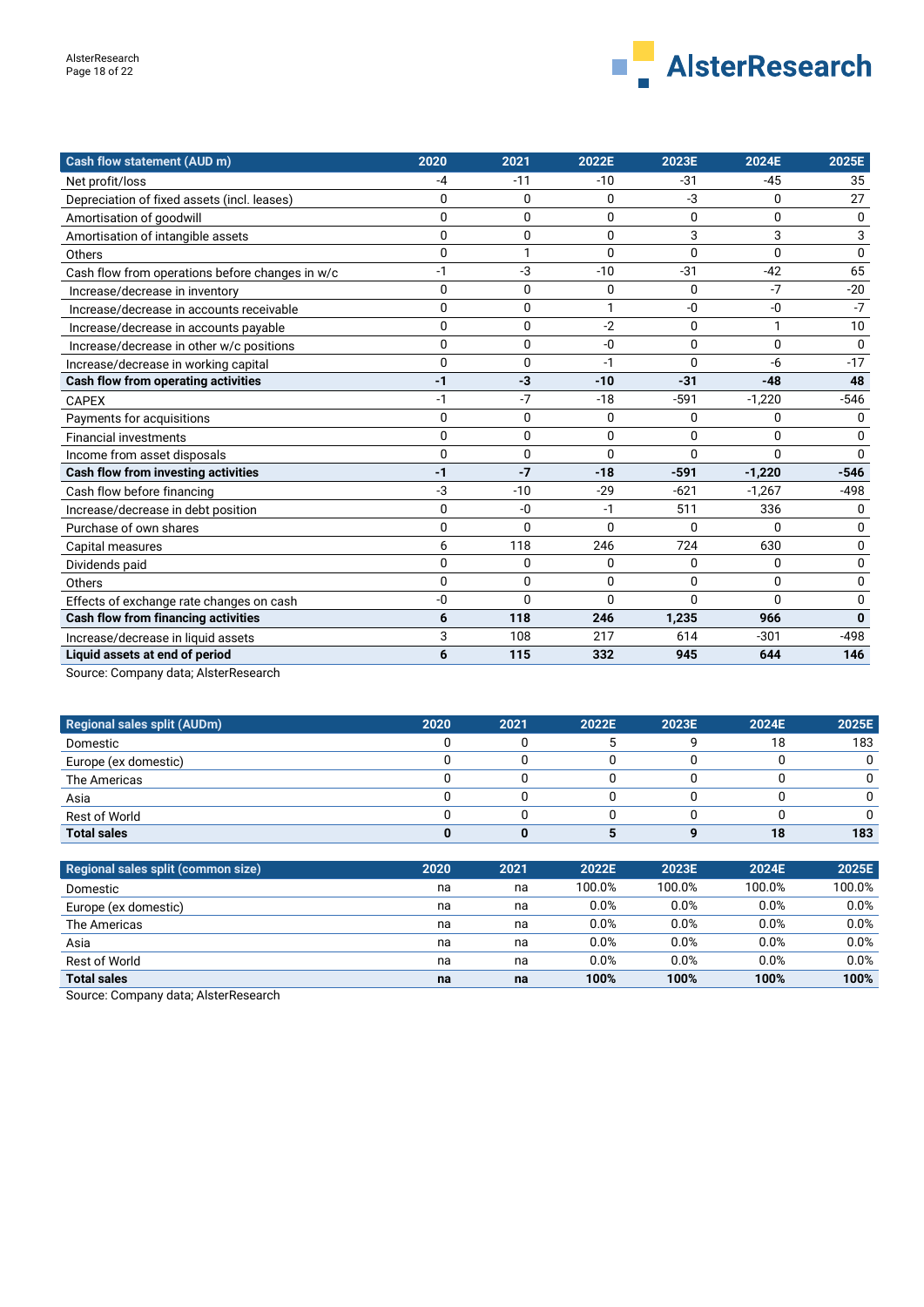

| <b>Ratios</b>                     | 2020        | 2021            | 2022E       | 2023E            | 2024E     | 2025E       |
|-----------------------------------|-------------|-----------------|-------------|------------------|-----------|-------------|
| Per share data                    |             |                 |             |                  |           |             |
| Earnings per share reported       | $-0.07$     | $-0.12$         | $-0.07$     | $-0.22$          | $-0.28$   | 0.21        |
| Cash flow per share               | $-0.03$     | $-0.04$         | $-0.08$     | $-0.19$          | $-0.30$   | $-0.13$     |
| Book value per share              | 0.18        | 1.48            | 2.82        | 7.33             | 10.23     | 9.97        |
| Dividend per share                | 0.00        | 0.00            | 0.00        | 0.00             | 0.00      | 0.00        |
| <b>Valuation</b>                  |             |                 |             |                  |           |             |
| P/E                               | $-135.9x$   | $-81.2x$        | $-135.4x$   | $-46.5x$         | $-35.9x$  | 48.4x       |
| P/CF                              | $-298.3x$   | $-272.7x$       | $-125.7x$   | $-52.2x$         | $-33.7x$  | $-76.2x$    |
| P/BV                              | 54.3x       | 6.8x            | 3.5x        | 1.4x             | 1.0x      | 1.0x        |
| Dividend yield (%)                | 0.0%        | 0.0%            | 0.0%        | 0.0%             | 0.0%      | 0.0%        |
| FCF yield (%)                     | $-0.3%$     | $-0.4%$         | $-0.8%$     | $-1.9%$          | $-3.0%$   | $-1.3%$     |
| EV/Sales                          | na          | na              | na          | na               | 84.4x     | 10.9x       |
| EV/EBITDA                         | $-389.3x$   | $-112.5x$       | $-68.3x$    | $-61.5x$         | $-138.9x$ | 15.4x       |
| EV/EBIT                           | $-358.4x$   | $-108.8x$       | $-68.0x$    | $-60.4x$         | $-109.7x$ | 20.0x       |
| Income statement (AUDm)           |             |                 |             |                  |           |             |
| Sales                             | 0           | 0               | 5           | 9                | 18        | 183         |
| yoy chg in %                      | na          | na              | na          | na               | 87.2%     | 932.9%      |
| Gross profit                      | 0           | $\mathbf 0$     | 3           | 5                | 7         | 122         |
| Gross margin in %                 | na          | na              | na          | na               | 41.3%     | 66.6%       |
| <b>EBITDA</b>                     | $-3$        | $-11$           | $-14$       | $-14$            | $-11$     | 130         |
| EBITDA margin in %                | na          | na              | na          | na               | $-60.8%$  | 70.9%       |
| <b>EBIT</b>                       | $-4$        | $-11$           | $-14$       | $-14$            | $-14$     | 100         |
| EBIT margin in %                  | na          | na              | na          | na               | $-77.0%$  | 54.6%       |
| Net profit                        | $-4$        | $-11$           | $-10$       | $-31$            | $-45$     | 35          |
| <b>Cash flow statement (AUDm)</b> |             |                 |             |                  |           |             |
| CF from operations                | $-1$        | -3              | $-10$       | $-31$            | $-48$     | 48          |
| Capex                             | $-1$        | $\overline{-7}$ | $-18$       | $-591$           | $-1,220$  | $-546$      |
| Maintenance Capex                 | $\mathbf 0$ | 0               | 0           | -3               | 0         | 70          |
| Free cash flow                    | $-3$        | $-10$           | $-29$       | $-621$           | $-1,267$  | $-498$      |
| <b>Balance sheet (AUDm)</b>       |             |                 |             |                  |           |             |
| Intangible assets                 | 3           | 14              | 16          | 14               | 13        | 11          |
| Tangible assets                   | 0           | 1               | 18          | 611              | 1,829     | 2,346       |
| Shareholders' equity              | 9           | 129             | 366         | 1,058            | 1,644     | 1,678       |
| Pension provisions                | 0           | 0               | 0           | $\mathbf 0$      | 0         | $\mathbf 0$ |
| Liabilities and provisions        | 0           | $\mathbf{1}$    | $\mathbf 0$ | $\overline{511}$ | 847       | 847         |
| Net financial debt                | $-6$        | $-114$          | $-332$      | $-434$           | 203       | 701         |
| w/c requirements                  | -0          | $-1$            | -0          | $-1$             | 5         | 22          |
| <b>Ratios</b>                     |             |                 |             |                  |           |             |
| <b>ROE</b>                        | $-40.0%$    | $-8.3%$         | $-2.6%$     | $-2.9%$          | $-2.7%$   | 2.1%        |
| <b>ROCE</b>                       | $-40.5%$    | $-8.4%$         | $-3.9%$     | $-0.9%$          | $-0.5%$   | 4.0%        |
| Net gearing                       | $-72.3%$    | $-88.5%$        | $-90.7%$    | $-41.0%$         | 12.3%     | 41.8%       |
| Net debt / EBITDA                 | 1.9x        | 10.9x           | 23.5x       | 31.0x            | $-18.8x$  | 5.4x        |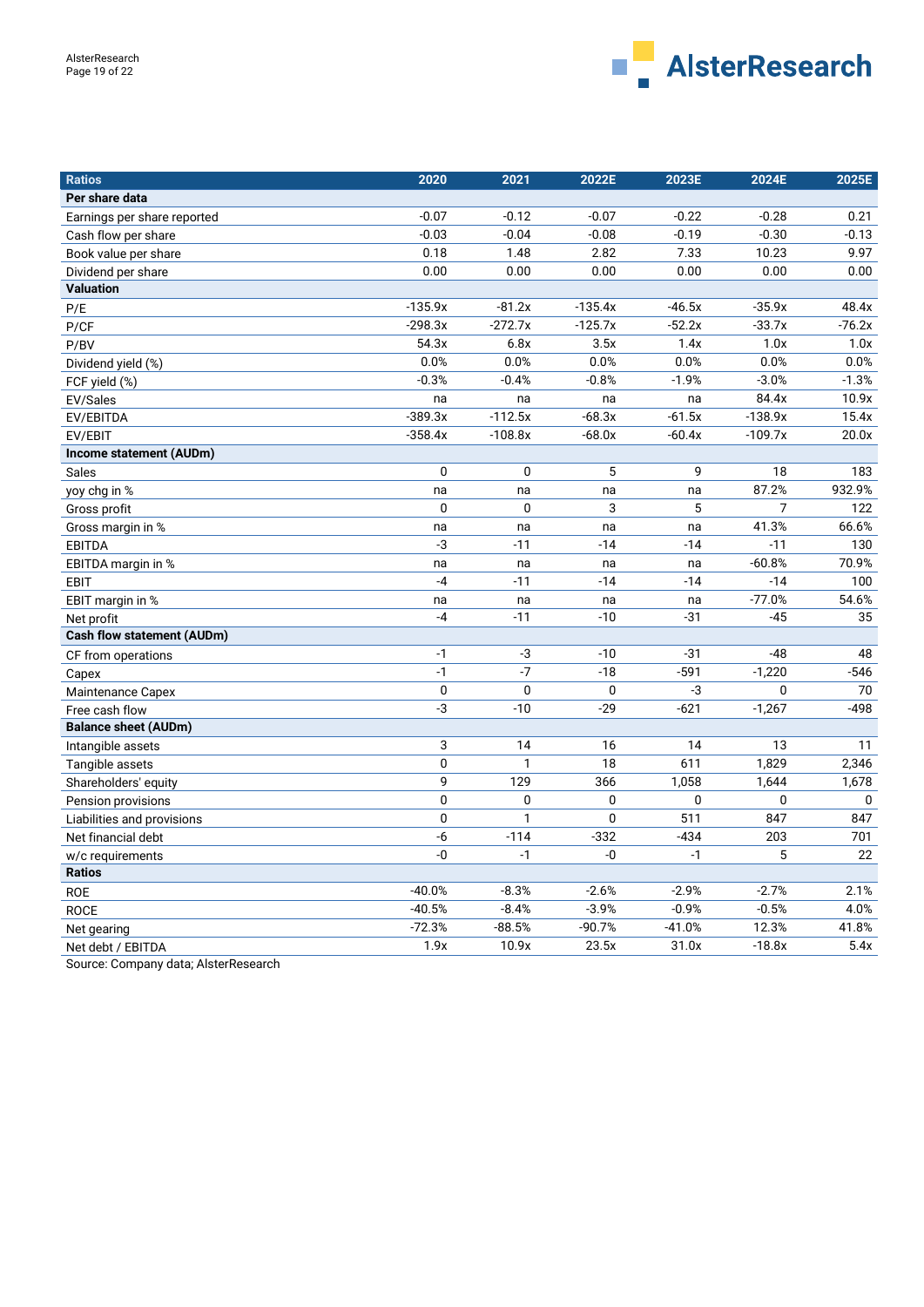

# Conflict of interests

Disclosures regarding research publications of SRH AlsterResearch AG pursuant to section 85 of the German Securities Trading Act (WpHG) and distributed in the UK under an EEA branch passport, subject to the FCA requirements on research recommendation disclosures It is essential that any research recommendation is fairly presented and discloses interests of indicates relevant conflicts of interest. Pursuant to section 85 of the German Securities Trading Act (WpHG) a research report has to point out possible conflicts of interest in connection with the analyzed company. Further to this, under the FCA's rules on research recommendations, any conflicts of interest in connection with the recommendation must be disclosed. A conflict of interest is presumed to exist in particular if SRH AlsterResearch AG

- (1) or its affiliate(s) (either in its own right or as part of a consortium) within the past twelve months, acquired the financial instruments of the analyzed company,
- (2) has entered into an agreement on the production of the research report with the analyzed company,
- (3) or its affiliate(s) has, within the past twelve months, been party to an agreement on the provision of investment banking services with the analyzed company or have received services or a promise of services under the term of such an agreement,
- (4) or its affiliate(s) holds a) 5% or more of the share capital of the analyzed company, or b) the analyzed company holds 5% or more of the share capital of SRH AlsterResearch AG or its affiliate(s),
- (5) or its affiliate(s) holds a net long (a) or a net short (b) position of 0.5% of the outstanding share capital of the analyzed company or derivatives thereof,
- (6) or its affiliate(s) is a market maker or liquidity provider in the financial instruments of the issuer,
- (7) or the analyst has any other significant financial interests relating to the analyzed company such as, for example, exercising mandates in the interest of the analyzed company or a significant conflict of interest with respect to the issuer,
- (8) The research report has been made available to the company prior to its publication. Thereafter, only factual changes have been made to the report.

Conflicts of interest that existed at the time when this research report was published:

| <b>Company</b>                 | <b>Alosure</b> |
|--------------------------------|----------------|
| <b>Vulcan Energy Resources</b> |                |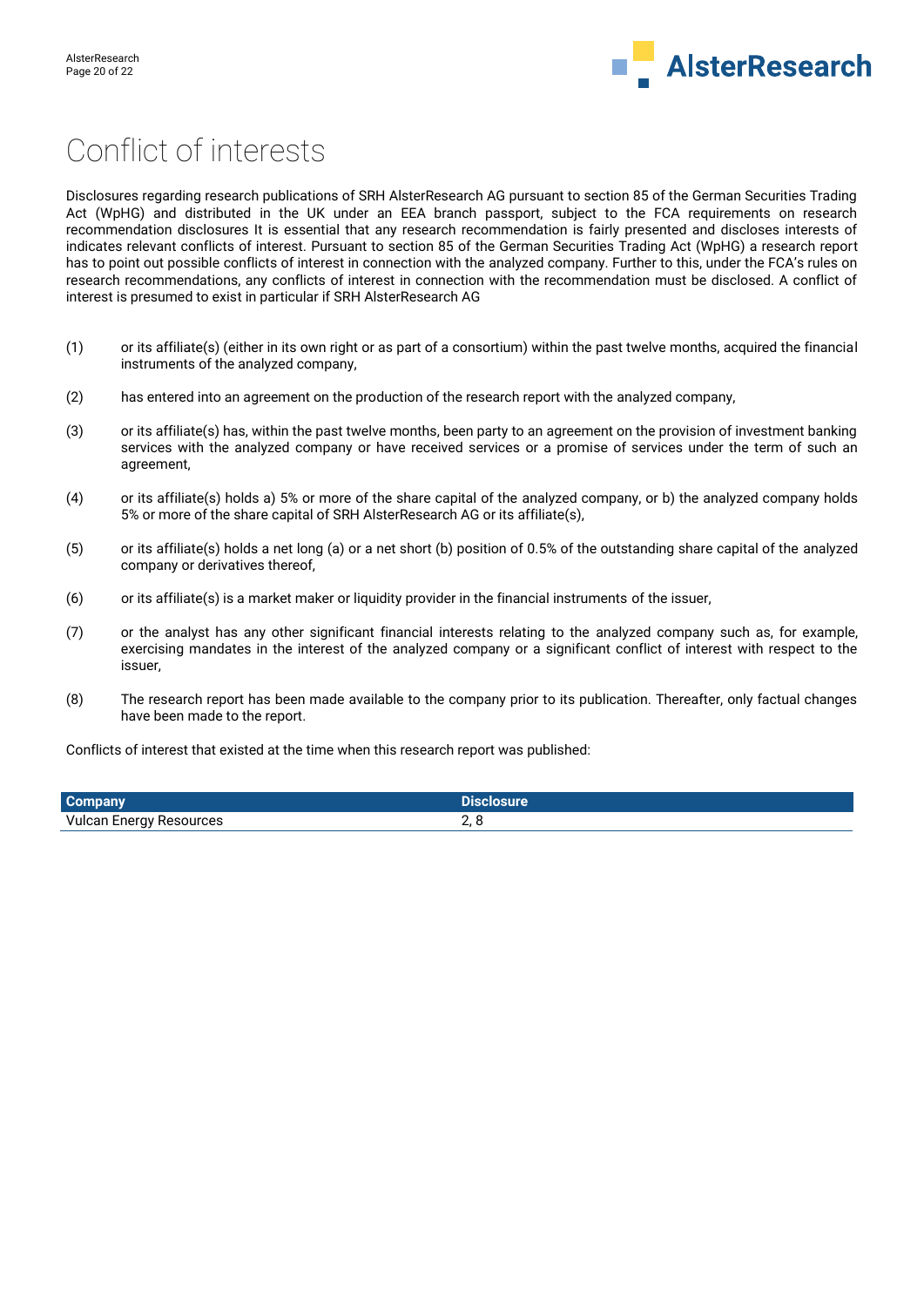

# Important disclosures

**1. General Information/Liabilities** This research report has been produced for the information purposes of institutional investors only, and is not in any way a personal recommendation, offer or solicitation to buy or sell the financial instruments mentioned herein. The document is confidential and is made available by SRH AlsterResearch AG, exclusively to selected recipients [in DE, GB, FR, CH, US, UK, Scandinavia, and Benelux or, in individual cases, also in other countries]. A distribution to private investors in the sense of the German Securities Trading Act (WpHG) is excluded. It is not allowed to pass the research report on to persons other than the intended recipient without the permission of SRH AlsterResearch AG. Reproduction of this document, in whole or in part, is not permitted without prior permission SRH AlsterResearch AG. All rights reserved. Under no circumstances shall SRH AlsterResearch AG, any of its employees involved in the preparation, have any liability for possible errors or incompleteness of the information included in this research report – neither in relation to indirect or direct nor consequential damages. Liability for damages arising either directly or as a consequence of the use of information, opinions and estimates is also excluded. Past performance of a financial instrument is not necessarily indicative of future performance.

**2. Responsibilities** This research report was prepared by the research analyst named on the front page (the "Producer"). The Producer is solely responsible for the views and estimates expressed in this report. The report has been prepared independently. The content of the research report was not influenced by the issuer of the analyzed financial instrument at any time. It may be possible that parts of the research report were handed out to the issuer for information purposes prior to the publication without any major amendments being made thereafter.

**3. Organizational Requirements** SRH AlsterResearch AG took internal organizational and regulative precautions to avoid or accordingly disclose possible conflicts of interest in connection with the preparation and distribution of the research report. All members of AlsterResearch AG involved in the preparation of the research report are subject to internal compliance regulations. No part of the Producer's compensation is directly or indirectly related to the preparation of this financial analysis. In case a research analyst or a closely related person is confronted with a conflict of interest, the research analyst is restricted from covering this company.

**4. Information Concerning the Methods of Valuation/Update** The determination of the fair value per share, i.e. the price target, and the resultant rating is done on the basis of the adjusted free cash flow (adj. FCF) method and on the basis of the discounted cash flow – DCF model. Furthermore, a peer group comparison is made. The adj. FCF method is based on the assumption that investors purchase assets only at a price (enterprise value) at which the operating cash flow return after taxes on this investment exceeds their opportunity costs in the form of a hurdle rate. The operating cash flow is calculated as EBITDA less maintenance capex and taxes. Within the framework of the DCF approach, the future free cash flows are calculated initially on the basis of a fictitious capital structure of 100% equity, i.e. interest and repayments on debt capital are not factored in initially. The adjustment towards the actual capital structure is done by discounting the calculated free cash flows with the weighted average cost of capital (WACC), which takes into account both the cost of equity capital and the cost of debt. After discounting, the calculated total enterprise value is reduced by the interest-bearing debt capital in order to arrive at the equity value. Detailed information on the valuation principles and methods used and the underlying assumptions can be found a[t https://www.alsterresearch.com.](https://www.alsterresearch.com/) 

SRH AlsterResearch AG uses the following three-step rating system for the analyzed companies:

- **Buy**: Sustainable upside potential of more than 10% within 12 months
- **Sell**: Sustainable downside potential of more than 10% within 12 months.
- **Hold**: Upside/downside potential is limited. No immediate catalyst visible.

NB: The ratings of SRH AlsterResearch AG are not based on a performance that is expected to be "relative" to the market.

The decision on the choice of the financial instruments analyzed in this document was solely made by SRH AlsterResearch AG. The opinions and estimates in this research report are subject to change without notice. It is within the discretion of SRH AlsterResearch AG whether and when it publishes an update to this research report, but in general updates are created on a regular basis, after 6 months at the latest. A sensitivity analysis is included and published in company's initial studies.

#### **5. Date and time of first publication of the financial analysis**  $14$ -Jan- $22$

#### **6. Risk information**

- Stock exchange investments and investments in companies (shares) are always speculative and involve the risk of total loss.
- This is particularly true in respect of investments in companies which are not established and/or small and have no established business or corporate assets.
- Share prices may fluctuate significantly. This is particularly true for shares with low liquidity (market breadth). Even small orders can have a significant impact on the share price.
- In the case of shares in narrow markets, it may also happen that there is no or very little actual trading there and that published prices are not based on actual trading but have only been provided by a stockbroker.
- In such markets a shareholder cannot expect to find a buyer for his shares at all and/or at reasonable prices. In such narrow markets there is a very high possibility of manipulating prices and in such markets there are often considerable price fluctuations.
- An investment in shares with low liquidity and low market capitalization is therefore highly speculative and represents a very high risk.
- There is no regulated market for unlisted shares and securities and a sale is not possible or only possible on an individual basis.

**7. Major Sources of Information** Part of the information required for this research report was made available by the issuer of the financial instrument. Furthermore, this report is based on publicly available sources (such as, for example, Bloomberg, Reuters, VWD-Trader and the relevant daily press) believed to be reliable. SRH AlsterResearch AG has checked the information for plausibility but not for accuracy or completeness.

**8. Competent Supervisory Authority** SRH AlsterResearch AG are under supervision of the BaFin – German Federal Financial Supervisory Authority (Bundesanstalt für Finanzdienstleistungsaufsicht), Graurheindorfer Straße 108, 53117 Bonn and Marie-Curie-Straße 24 – 28, 60439 Frankfurt a.M. This document is distributed in the UK under a MiFID EEA branch passport and in compliance with the applicable FCA requirements.

**9. Specific Comments for Recipients Outside of Germany** This research report is subject to the law of the Federal Republic of Germany. The distribution of this information to other states in particular to the USA, Canada, Australia and Japan may be restricted or prohibited by the laws applicable within this state.

**10. Miscellaneous** According to Article 4(1) No. i of the delegated regulation 2016/958 supplementing regulation 596/2014 of the European Parliament, further information regarding investment recommendations of the last 12 months are published free of charge under https://www.alsterresearch.com.